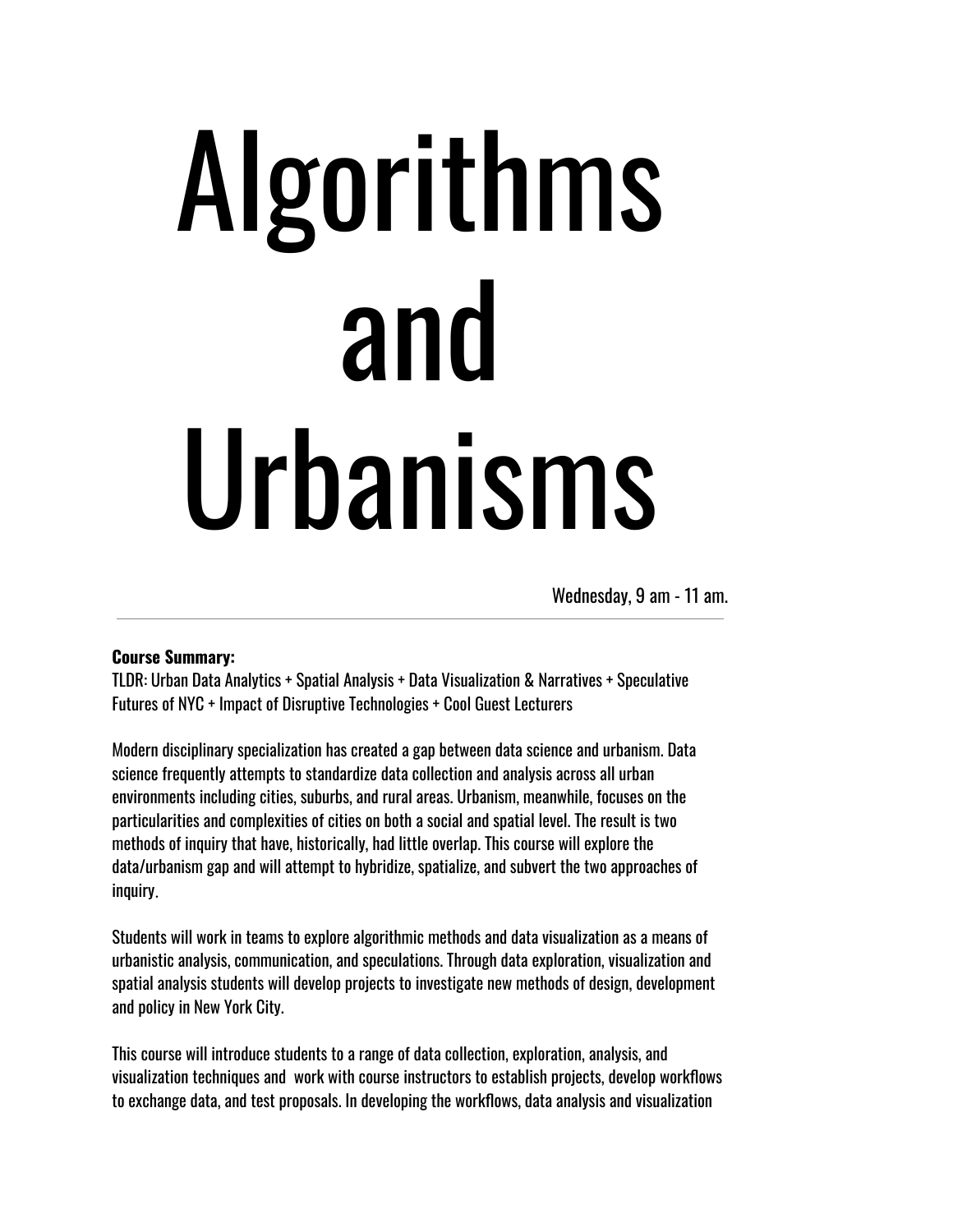we will work with and test a number of techniques and softwares, linking techniques the students are currently fluent in to new ones as needed for their projects.

Invited guests will come throughout the semester to present on a range of urban data centric topics and providing feedback on student projects. The range of guests is still being confirmed, but will likely include speakers from the Department of City Planning, the New York Times, Carto, and the Real Estate Board of New York.

#### **Projects**

This year we will take a different approach to the projects, instead of each team developing independent projects, we will explore projects through a single theme: How can we use the tools and techniques of this course to explore the potential impact and ethics of urban augmented reality / mixed reality and propose planning and policy for New York? (Those uninterested in this topic will be free to develop their own projects.)

As AR applications from games (Pokemon Go, Minecraft Earth) to advertising proliferate across cities will the technology outpace the city's ability to proactively plan for and regulate? (Think rise of Uber & Lyft out pacing taxis and cities ability to productively regulate.) From initial research this seems to be a relatively unexplored topic but one with the potential to greatly impact cities. For those interested in this topic we will work collectively but break apart aspects to research, explore and develop independently, or teams, all in the service of producing data-driven proposals for the proactive planning of the rise of urban AR.

This topic raises questions and potential conflicts well suited to explore using the techniques and structure of this course. For example, do people using AR apps navigate the city differently? Does urban AR change how we should approach urban design and planning? Given the recent examples of people trespassing on private property to get to PokeStops, using the techniques of this course can we predict where such conflict is likely to happen in New York? Should the physical landowner have any control of content being overlaid on their space? How about AR advertising on public spaces? For example, if Google Maps adds an AR feature for navigation that also overlays ads on buildings or public spaces should the property owners also profit or have control over the content?

For those not interested in the urban AR proposal, they will develop projects will be proposals to intervene in the process of city building, with teams of students creating speculative models informed by data and vetted through testing and their own disciplinary expertise. For example, what if every park had to pay for itself through the property tax from adjacent buildings? What densities does that require? What are the qualitative aspects of this development, both to maximize economic and social value creation, while mitigating potential negative externalities of dense development? How would you create the regulations that shape the new development? Were those assumptions responsible? What is an extreme outcome? How would the city change?

#### **Course Goals**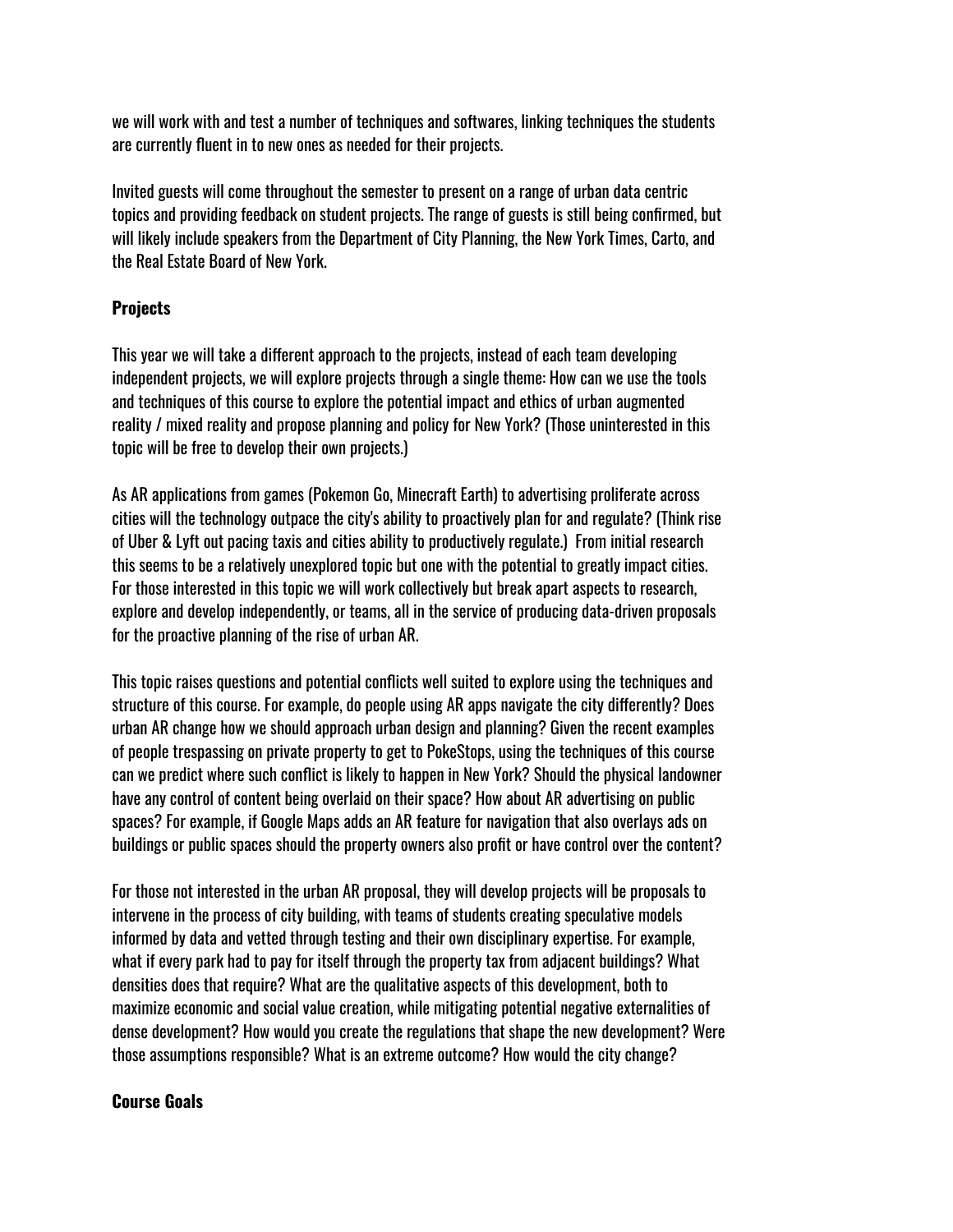- Gaining literacy with urban data
- Understanding history of urban data visualization
- Learning techniques for collecting, analyzing, and visualizing data
- Constructing data driven narratives
- Utilizing collaborative models for policy, planning, and design
- Understanding the relationship between NYC zoning, development, and the built environment.

#### **Technical Workflow**

- 1. Data collection and creation
- 2. Data exploration
- 3. Build a model for how data analysis can influence urban design and/or policy
- 4. Use analysis to create a new dataset(s) particular to your model
- 5. Vet, benchmark, and groundtruth model
- 6. Create a narrative using data visualization
- 7. Use your data analysis to propose and test speculative futures for NYC

I understand students come from different backgrounds and have various technical skills. I will provide tutorials that will cover the technical workflow through a variety of softwares (e.g. QGIS, ArcGIS, Grasshopper, Excel, Python, web mapping) to both accommodate these differences as well as provide opportunity for acquiring new skills.

- Data collection, cleaning and merging: python, grasshopper, ArcGIS, QGIS or excel.
- API querving: Twitter and Flickr
- Spatial Analysis: ArcGIS, QGIS or Rhino/Grasshopper
- Web Mapping: MapBox.
- Visualization: ArcGIS, QGIS, or Rhino/Grasshopper.

#### **Roles and Expectations**

While we have established expectations (listed below) based on each students program, roles and techniques are fluid and can be shared between disciplines based on projects and team structures.

- Planners: urban data modeling
- Designers: spatial data analysis
- Developers: dynamic financial modeling

#### **Course Structure**

The course will start by learning the techniques of spatial analysis, data exploration, and visualization. Students will work with open data and unique datasets provided by the course instructors (such as 8 million geo-located tweets, comprehensive streeteasy data, and close to a million Google businesses). Students will conceive of a proposal to link these datasets with a particular policy, planning, or design goal in New York City. In addition, each team will generate one unique dataset particular to their goal through spatial analysis tools or API querying. This will require benchmarking and ground truthing to ensure the dataset has a useful relationship with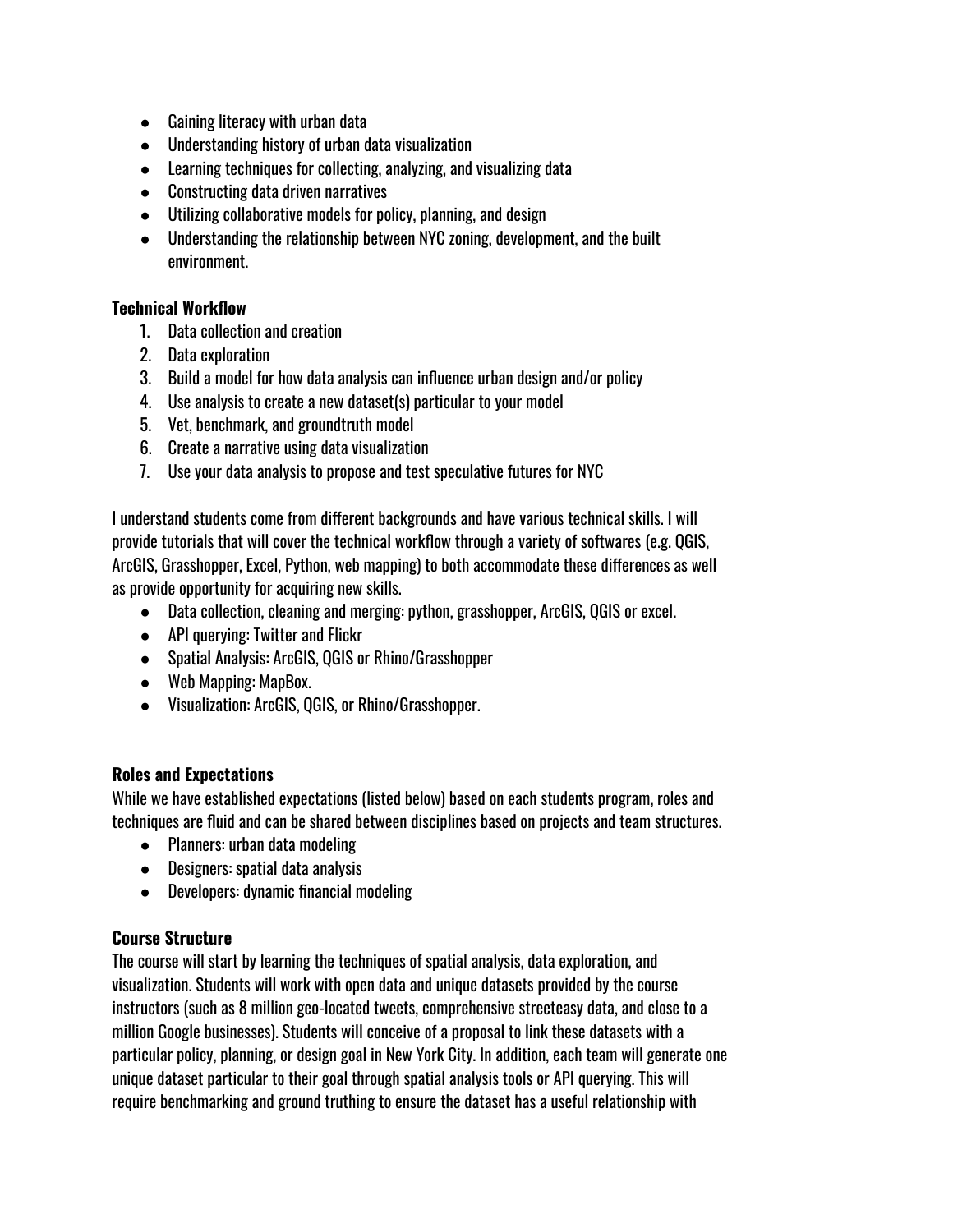reality.

Next, the datasets will be used to create a model whereby data analysis can be used to directly inform how the student's particular policy, planning, or design goal is implemented in the urban environment. This will include identifying sites to test the model to understand it's impact the city and to calibrate performance based rules. Students will develop real proposals for how the city might approach new development in the future from cost and value creation, to infrastructure, to zoning and land use policy, to massing and urban form.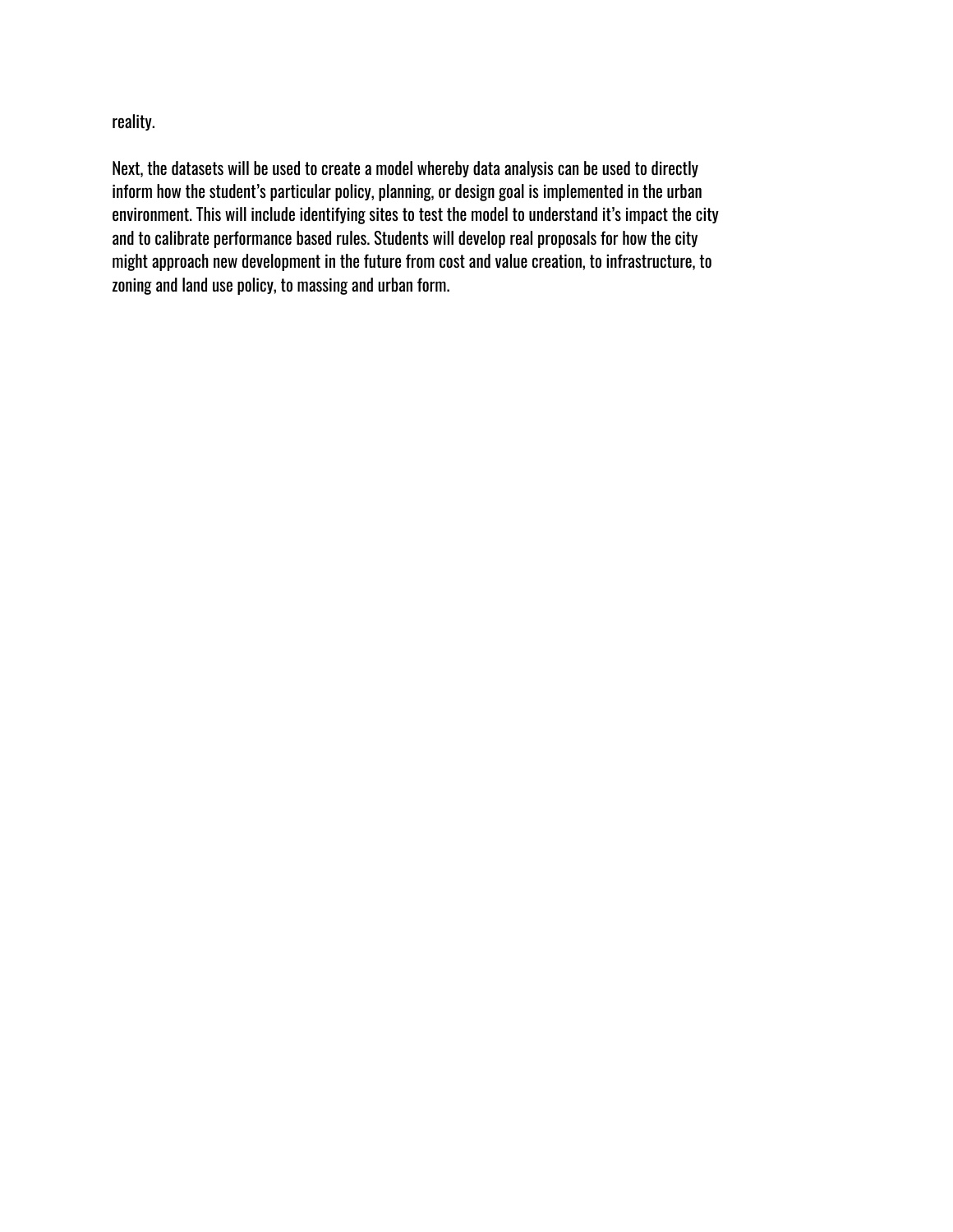# Resources & Schedule

#### **[Datasets](#page-5-0)**

**[Techniques](#page-7-0) and Tutorials** 

[Week 1,](#page-15-0) January 22nd [Week 2,](#page-16-0) January 30th Week 3, [February](#page-17-0) 5th Week 4, [February](#page-19-0) 12th Week 5, [February](#page-20-0) 19th Week 6, [February](#page-22-0) 26th [Week 7,](#page-23-0) March 5th Week 8, March 12th: [Midterm](#page-24-0) [Week 9,](#page-27-0) March 26th [Week 10,](#page-28-0) April 2nd [Week 11,](#page-29-0) April 9th [Week 12,](#page-30-0) April 16th [Week 13,](#page-31-0) April 23rd

[Week 14,](#page-32-0) April 30th: Final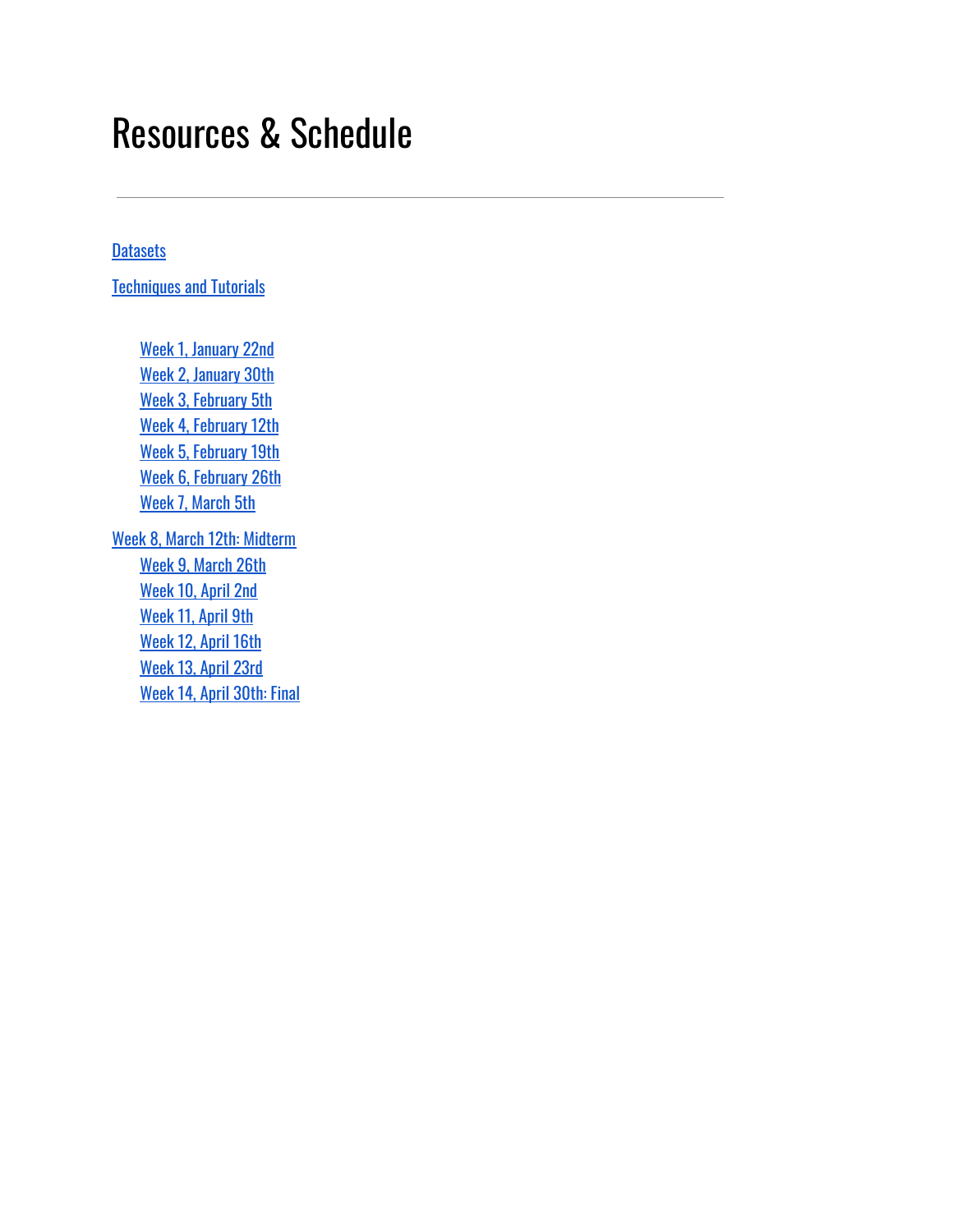# <span id="page-5-0"></span>Datasets

#### **Open datasets**

- [Current](https://www1.nyc.gov/site/planning/data-maps/open-data/dwn-pluto-mappluto.page) PLUTO Data
- PLUTO Parsed by [borough](https://drive.google.com/open?id=146fTTp6EbzD-IBx8yk8N-owD3R3P8zep)
- PLUTO Parsed by [Community](https://drive.google.com/open?id=1rvnoZXPmLV1cl8Lg3vWNFBMbyJEHzQYM) District
- NYC 3D [models](https://www1.nyc.gov/site/planning/data-maps/open-data/dwn-nyc-3d-model-download.page)
- Department of [Finance Sales](http://www1.nyc.gov/site/finance/taxes/property-rolling-sales-data.page) Price Data
- [2014 Uber](https://github.com/fivethirtyeight/uber-tlc-foil-response) Data Uber [Movement](https://movement.uber.com/cities?lang=en-US) Data
- 311 [Complaint](https://nycopendata.socrata.com/Social-Services/311-Service-Requests-from-2010-to-Present/erm2-nwe9) Data Has 2010 to present as well as data for 2004 2009. [311](https://drive.google.com/file/d/0B_9V1tzNWm_fOFVTVldhLW1VcVk/view?usp=sharing) [Complaint](https://drive.google.com/file/d/0B_9V1tzNWm_fOFVTVldhLW1VcVk/view?usp=sharing) Types
- [Building](http://www.nyc.gov/html/gbee/html/plan/ll84_scores.shtml) Energy Data From 2011 2017
- Subway Station [Locations](https://data.cityofnewyork.us/Transportation/Subway-Stations/arq3-7z49)
- Subway [Entrance Locations](https://data.cityofnewyork.us/Transportation/Subway-Entrances/drex-xx56)
- [Voting/Polling](https://data.cityofnewyork.us/City-Government/Voting-Poll-Sites/mifw-tguq) Sites
- [Restaurant](https://data.cityofnewyork.us/Health/DOHMH-New-York-City-Restaurant-Inspection-Results/43nn-pn8j) Inspection Results.
- **DOB Job [Application](https://data.cityofnewyork.us/Housing-Development/DOB-Job-Application-Filings/ic3t-wcy2) Filings**
- DOB [Permits](https://data.cityofnewyork.us/Housing-Development/DOB-Permit-Issuance/ipu4-2q9a) Issued Job Status and Permit [Type explanations](https://www1.nyc.gov/assets/buildings/pdf/bisjobstatus.pdf)
- DOB Stall [Construction](https://data.cityofnewyork.us/Housing-Development/DOB-Stalled-Construction-Sites/i296-73x5) Sites -
- Citi [Bike Data](https://www.citibikenyc.com/system-data) Based on trips taken
- MTA Bus Stop [Locations](https://wfs.gc.cuny.edu/SRomalewski/MTA_GISdata/nycbusstops_100401.zip)
- [Perceived](http://streetscore.media.mit.edu/) safety Analysis of safety based on google street view
- DOF Tax Document Info, including rent stabilized [Apartments](https://github.com/talos/nyc-stabilization-unit-counts) and [Here](http://taxbills.nyc/)
- [AirBnB](http://insideairbnb.com/get-the-data.html) Data
- Liquor [Licenses](https://data.ny.gov/Economic-Development/Liquor-Authority-Quarterly-List-of-Active-Licenses/hrvs-fxs2)
- [Weather](https://www.climate.gov/maps-data/dataset/past-weather-zip-code-data-table) Data by Zip Code
- [Inclusionary](http://www1.nyc.gov/site/planning/data-maps/open-data.page) Housing Zones (shapefile) Have to scroll down to find
- Housing [Development](http://www1.nyc.gov/site/hpd/about/open-data.page) and Preservation (HPD) data on affordable units
- Rent Stabilized [Apartments](http://www.nycrgb.org/html/resources/zip.html#tables) pdf by borough, should be able to copy and paste into excel.
- Other relevant datasets available at NYC [Open](https://nycopendata.socrata.com/) Data

#### **Custom Datasets**

Must be signed into Lionmail account to download.

- [Streeteasy](https://drive.google.com/open?id=0B94350sYN6P1RWgwQXlqUGJQeFk) Data
	- $\circ$  All data up to Fall 2016
	- $\circ$  Very large dataset. Unless you are going to use it, delete amenity description feature to make easier to work with.
- Transit Access, Daylight, & [Landuse Diversity](https://drive.google.com/file/d/1G_157YrwAOeRDK7Ekaw8n5HNVi94c6bq/view?usp=sharing) Data Set generated for this KPFui [Paper](https://static1.squarespace.com/static/568ee2b4cbced6419694f1fc/t/5c37585f4d7a9c82b6128f70/1547130979391/Performance_Based_Zoning.pdf)
- NYC [Twitter](https://drive.google.com/open?id=0B94350sYN6P1YnFUUWxiaUg0QUE) Data 2015
- NYC [Google Places](https://drive.google.com/file/d/1zBl_gqdrbUyAZUTv5p4ijEjSkRLORbsI/view?usp=sharing) Data 2018
	- Shapefile and CSV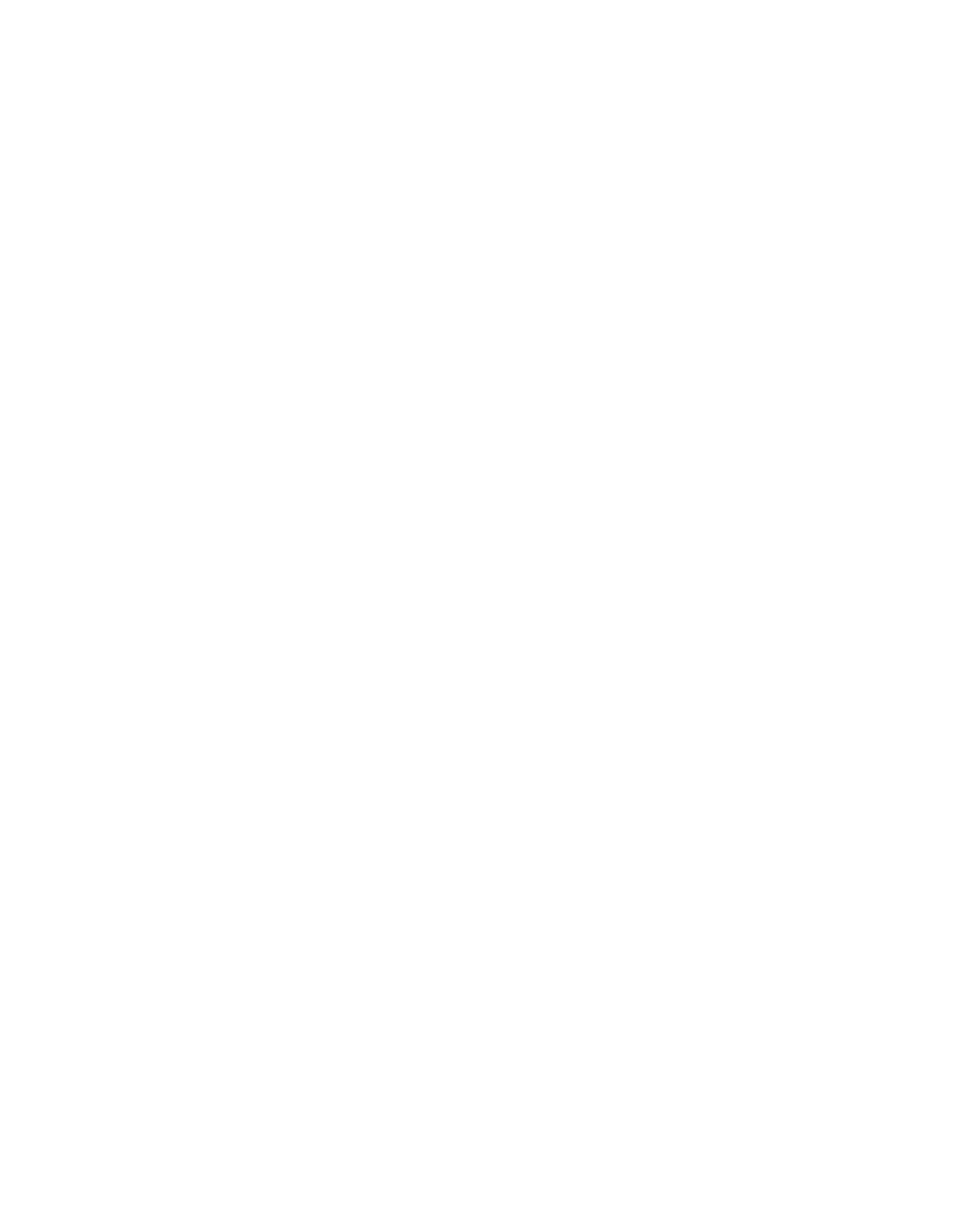# <span id="page-7-0"></span>Techniques and Tutorials

If there is <sup>a</sup> tutorial that has not been posted yet, but you are interested, let me know and I'll prioritize it. I will be adding and updating tutorials throughout the semester. If one below is out of date, let me know and I'll update.

#### **Data Warmup Part 1**

- [Exploring](https://youtu.be/2nlDNFonaY8) Data with Charts
	- $\circ$  This tutorial uses [PLUTO](https://www1.nyc.gov/site/planning/data-maps/open-data/dwn-pluto-mappluto.page#mappluto) data
	- Making scatter plots, histograms, bar charts, line charts and area charts. We'll use Excel's pivot chart feature which is an easy way to make charts.
	- Recommended Skills: none
	- Required Software: Excel
- Exploring Data with Thematic Maps (Complete either the ArcGIS version, or the Grasshopper version below)
	- [ArcGIS](https://youtu.be/0aNjppwiHx4):
		- This tutorial uses [MapPLUTO](https://www1.nyc.gov/site/planning/data-maps/open-data/dwn-pluto-mappluto.page#mappluto) data
		- Create choropleth maps using ArcMap and export to illustrator
		- Recommended Skills: none
		- Required Software: ArcMap
	- Shape Files into [Grasshopper](https://www.youtube.com/watch?v=xGgWszGDhYU&feature=youtu.be) and Map [Visualization](https://youtu.be/ctw3wChtQRE) in Grasshopper:
		- This tutorial uses [MapPLUTO](https://www1.nyc.gov/site/planning/data-maps/open-data/dwn-pluto-mappluto.page#mappluto) data (but use the MapPLUTO data parsed by borough that has been posted to this doc.)
		- Watch this Introduction to [Grasshopper](https://youtu.be/FoUzYpMlHGw) and Data Trees if you're new to grasshopper.
		- Importing shapefiles and filtering / exploration. How to import shape using the @it [plug-in.](http://www.food4rhino.com/app/it) Filtering, data exploration and data field calculation. (Make sure to go properties and unblock the file before unzipping.) Grasshopper [Definition](https://drive.google.com/open?id=1vCNKzbO6OOi0REVuZBtZyXRR2zTlJBhG).
		- Recommended Skills: Rhino
		- Required Software: Rhino + Grasshopper

#### **Data Warmup Part 2**

- [Attribute Creation](https://youtu.be/E2bwI-FLKHg) and Table Joins
	- $\circ$  This tutorial will show you how to create a new attributes from existing attributes in the PLUTO dataset. We'll go over joining 2 datasets using a "table join". We'll end showing you how to bring this into ArcMAP.
	- $\circ$  [Download](https://data.cityofnewyork.us/City-Government/Voting-Poll-Sites/mifw-tguq) polling sites data here.
	- Recommended Skills: none
	- Required Software: Excel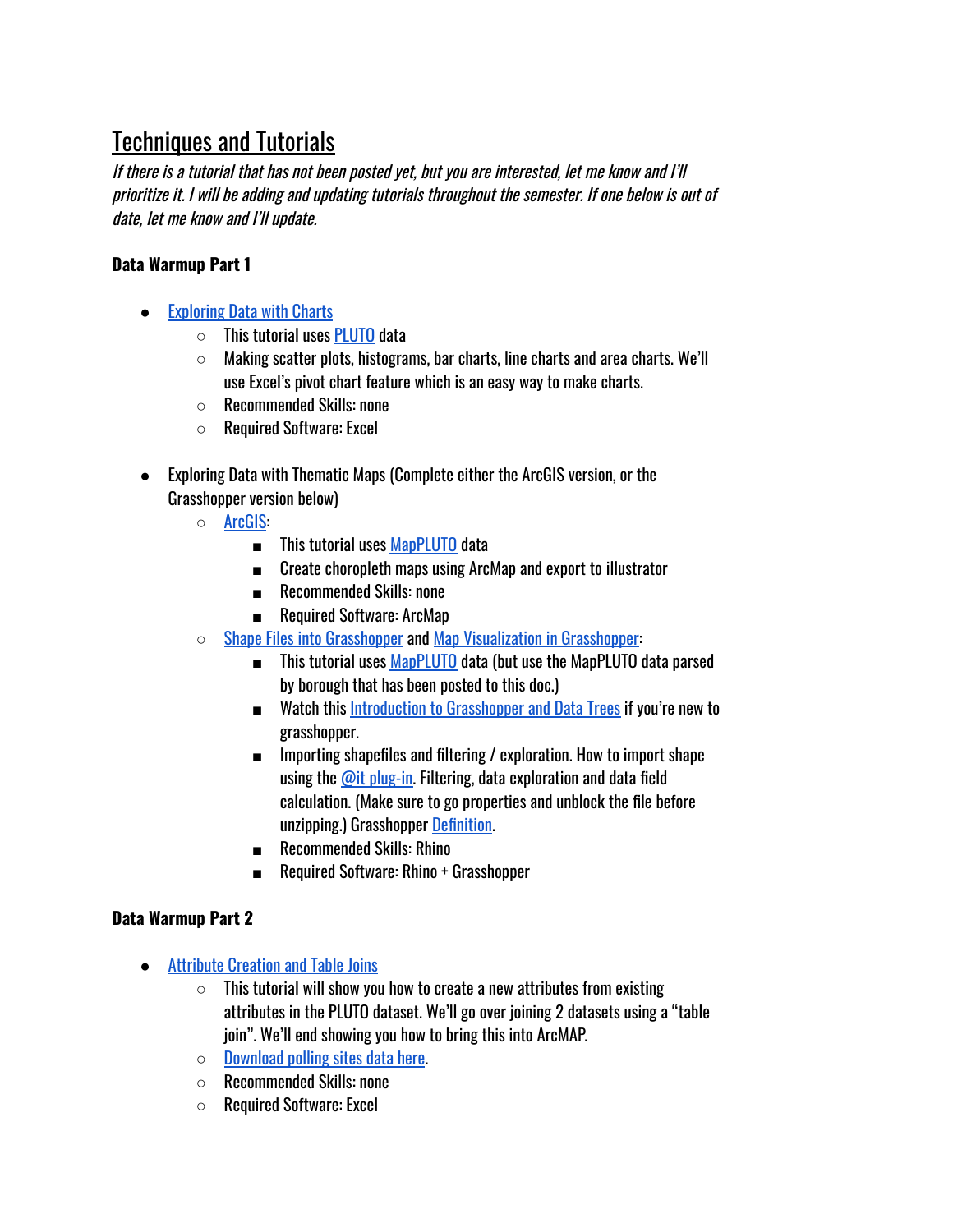- Spatial Joins and Basic Geospatial Analysis (ArcGIS version, Grasshopper version)
	- $\circ$  We'll go over how to join 2 datasets with spatial joins. We'll also cover creating buffers to use for spatial joins. Choose either the ArcGIS version and Grasshopper version depending on what you're most comfortable with.
	- [ArcGIS](https://youtu.be/ybCA0Hj7a5I):
		- This tutorial will go over spatial joins based on proximity.
		- Download [the subway](https://data.cityofnewyork.us/Transportation/Subway-Stations/arq3-7z49) location data here.
		- Recommended Skills: None
		- Required Software: ArcMap
	- [Grasshopper:](https://youtu.be/0mzYjrRz71w)
		- Importing lat / long point data and join with PLUTO data.
		- Download [the subway](https://data.cityofnewyork.us/Transportation/Subway-Stations/arq3-7z49) location data here, make sure to get the CSV file. Install [GHowl](https://www.food4rhino.com/app/ghowl) (make sure to go properties and unblock the file before unzipping.) [Rhino](https://drive.google.com/file/d/1jsk7qF3HxxWaKZ3g4aqweuBzvM1t2k-z/view?usp=sharing) file, [Grasshopper](https://drive.google.com/file/d/1ukN8WsWeM5YREJuLYwKJeMv0UMwCOwkV/view?usp=sharing) definition
		- Recommended Skills: Rhino
		- Required Software: Rhino + Grasshopper

#### **Basic Skills**

- Cleaning and Data Field [Calculation](https://youtu.be/z4KW1wv5d6M)
	- $\circ$  How to clean up datasets and make / add new data features, such as percent underbuilt.
	- Recommended Skills: none
	- Required Software: Excel
- **[Introduction](https://drive.google.com/open?id=0B0bCCnLi8TBfal9kN3ozRE44OFU) to GIS** 
	- $\circ$  In this demonstration we will create a residential unit density map of Manhattan using New York City Tax Assessor data from the PLUTO dataset and geographic boundary data from NYC Planning. The map will produced in ArcGIS and exported.

Skills: Creating a new map, adding data, basic symbology, basic labels, field calculator, layout, mapexport.

- Tutorial [Example Data](https://drive.google.com/open?id=0B0bCCnLi8TBfdTlaa045cmlIYTg)
- Recommended Skills: none
- Required Software: ArcGIS
- [Converting](https://youtu.be/ktSXycBFE3c) a CSV to Point Data
	- $\circ$  This tutorial covers how to take NYC Street [Tree data](https://data.cityofnewyork.us/Environment/2015-Street-Tree-Census-Tree-Data/uvpi-gqnh) in CSV format and convert it to a point shapefile in ArcMap. It will use the latitude and longitude values for each point that are present as attributes in the CSV.
	- Recommended Skills: none
	- Required Software: ArcGIS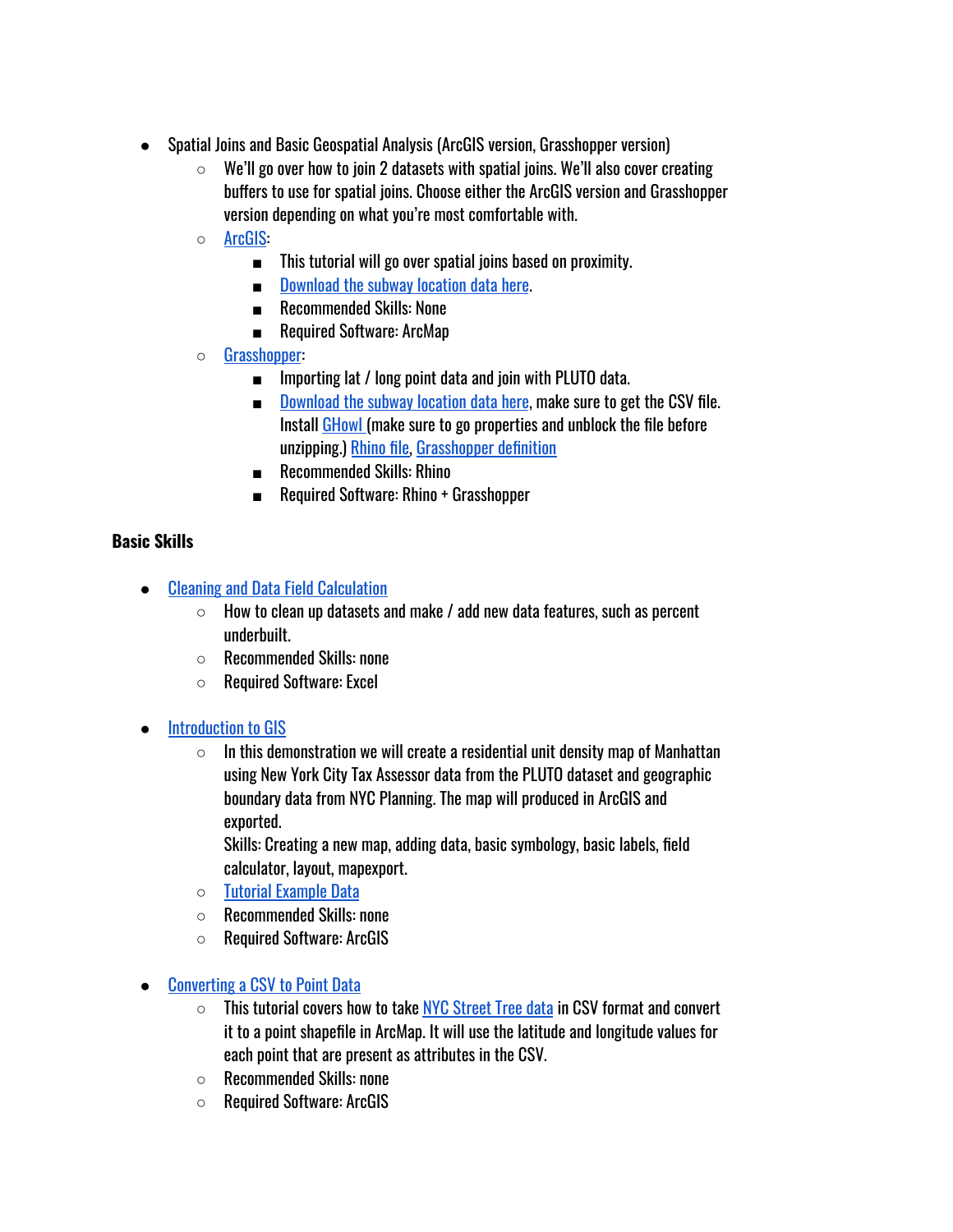#### ● Making Hex Bins in [ArcMap](https://youtu.be/KRM1qPmnRNs)

- $\circ$  This tutorial explains how to create equal area bins in Arcmap. Equal area bins are a great spatial unit to aggregate data to because you don't need to normalize your data over area. Specifically it uses hex bins, although you could also make square bins or triangular bins as well.
- Recommended Skills: none
- Required Software: ArcGIS

#### **[Binning](https://youtu.be/7-4BsPgPiBk) Point Data**

- $\circ$  Aggregate point data to hex bins so that you can compare disparate neighborhoods or areas with point density, or summary statistics of the points' attributes.
- $\circ$  Go through this [slide presentation](https://docs.google.com/presentation/d/1kWEcpTZtWpRjfW2h0YLZA3A6gSnk9XYfD0SZ2LXLez4/edit?usp=sharing) on hex binning
- Recommended Skills: watch *[Converting](https://youtu.be/ktSXycBFE3c) CSV's to Point Data* and *[Making](https://youtu.be/KRM1qPmnRNs) Hex Bins* in [ArcMap](https://youtu.be/KRM1qPmnRNs) first
- Required Software: ArcGIS

#### **Economic Data Analysis**

- [Google Places:](https://docs.google.com/document/d/1_zqnZo4Qs3d6pWJAxU_4vId-ap8ZZ8iu9CMhdatwXNc/edit?usp=sharing) Data Scraping
	- $\circ$  This would involve making API calls to get Google Places data for a specific area. It wouldn't involve coding because I could prepare the script for students to use without too much effort. This could be turned into a Grasshopper tool to prevent the use of python and command line.
	- Recommended Skills: none (Python a plus)
	- Require Software: Python, Sublime Text
- **[Calculating](https://docs.google.com/document/d/1Flqhlf8e8n5BRUbbqtxW3S_xZ0ghVtSsed4hx_Ertg0/edit?usp=sharing) Property Tax Revenue** 
	- $\circ$  Calculating property tax revenue can be a useful metric for measuring the impact of your proposed projects for session B. It may be that you have identified properties likely to develop under your proposal. Use this to calculate the new revenue from the additional area. Or, your proposal may increase the value of existing properties. Use this to determine the additional revenue from the increase in value.
	- $\circ$  Grasshopper definition for Calculating Property Tax Revenue and Market Rate Value from PLUTO data: [Video \(](https://youtu.be/6PqUitv6qpw)3.5 min) [Definition](https://drive.google.com/file/d/0B_9V1tzNWm_fQXc1RTJSMGtrZU0/view?usp=sharing)
	- $\circ$  Recommend Skills: Math
	- Required Software: None

#### **Social Data Analysis**

● Collecting and Analyzing [ACS/Census](https://youtu.be/zAirLGxBu1o) Data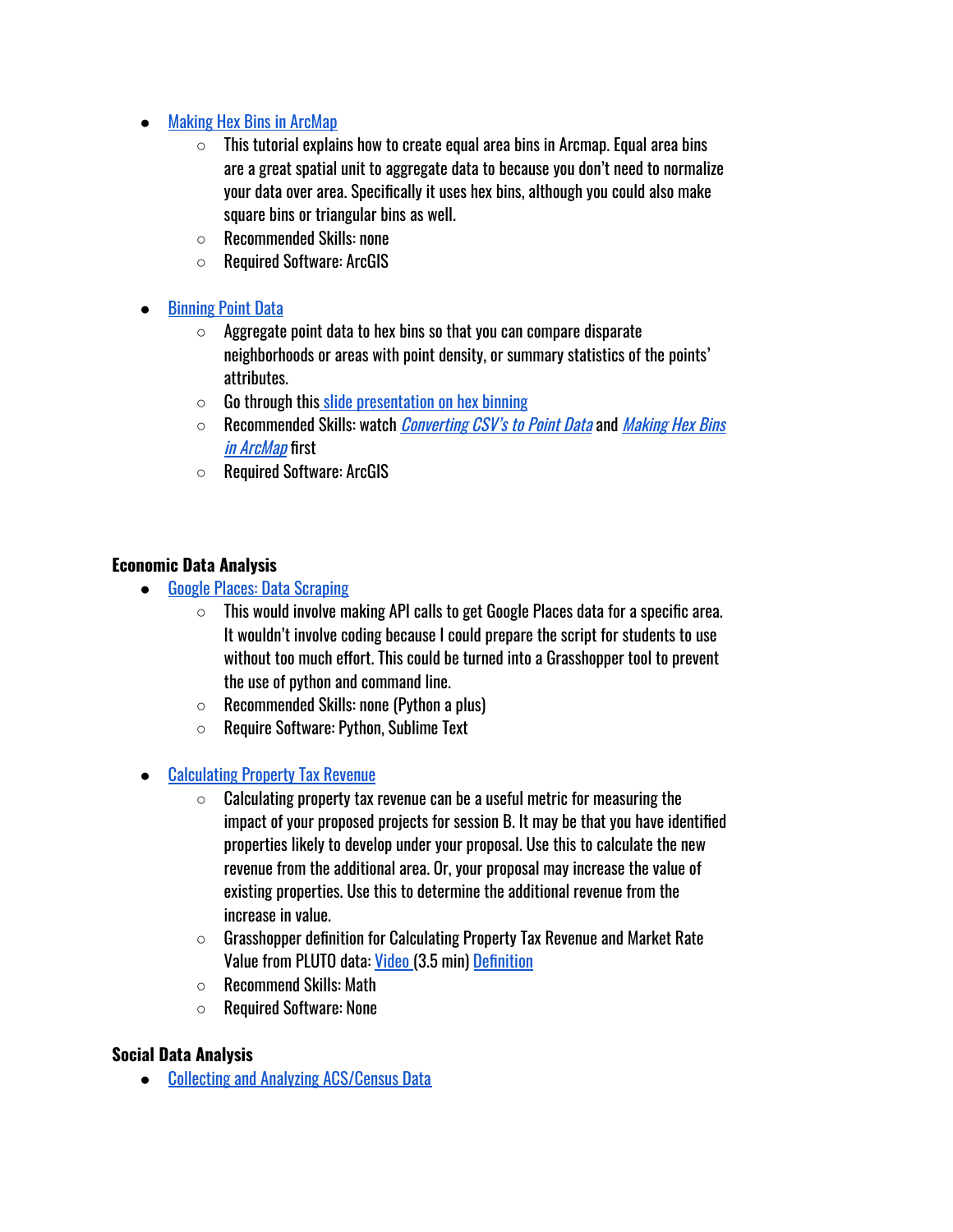- $\circ$  The American Community Survey and Census provide a wealth of data about demographics, income, etc. This can be harnessed to inform public policy in the areas of zoning, land use, housing affordability, mobility, and development incentives. This tutorial explains how to join data from the website [Social](https://blogs.cul.columbia.edu/journalism/2009/09/database-spotlight-social-explorer/) [Explorer](https://blogs.cul.columbia.edu/journalism/2009/09/database-spotlight-social-explorer/) to block group shapefiles from the US [Census.](https://www.census.gov/geo/maps-data/data/cbf/cbf_blkgrp.html)
- Recommended Skills: ArcGIS
- Required Software: ArcGIS
- Data Download and Joining, [Summarization,](https://drive.google.com/open?id=0B0bCCnLi8TBfU09XWFRYdjFBemM) and Expansion
	- $\circ$  This demonstration covers downloading data from American FactFinder and joining two datasets of varying geospatial reference. A previous tutorial covers a more basic example. We will download data and identify joining information, compose custom attribute fields, and resolve aggregation/distribution differences between two scales of data.
	- $\circ$  You will download vour own data for this tutorial.
	- Recommended Skills: ArcGIS
	- Required Software: ArcGIS
- **Twitter Data: Data [Scraping](https://youtu.be/jqH3Idv3wDc)** 
	- $\circ$  Extract data from the Twitter API using Mosquito for use in the Rhino environment. Required plugins: [gHowl,](https://www.food4rhino.com/app/ghowl) and [Mosquito](https://www.food4rhino.com/app/mosquito-media-4-grasshopper). Before you install plugins, unblock the zip file or plugin by right clicking and going to properties. There should be an option to unblock in the lower right hand corner. Builds off of the Spatial Joins grasshopper tutorial
	- [Grasshopper](https://drive.google.com/file/d/1LQu0LaT1tSb1YAMNra9LvsOkiXSNQZhz/view?usp=sharing) Definition
	- [Rhino](https://drive.google.com/file/d/1L8eMafk8FlxmbA91pKXESZTZV011xFVx/view?usp=sharing) File
	- Recommended Skills: Rhino, Grasshopper
	- Required Software: Rhino, Grasshopper

#### **Spatial Joins and Exploration**

- [Symbology,](https://drive.google.com/open?id=0B0bCCnLi8TBfZnFISkxhQWQxdDA) Analysis, and Custom Data
	- In this demonstration we will create a map that shows proximity of buildings to a service or amenity. In this hypothetical case, the task question will be "How many buildings are within walking distance to a public basketball court?" To answer this question and draw a map to show it, we will need to extract data from an existing dataset and compare it with another dataset. Skills: Selecting Features, Extracting Data, Joining and Relating Attributes, Spatial Analysis.
	- Tutorial [Example Data](https://drive.google.com/open?id=0B0bCCnLi8TBfdTlaa045cmlIYTg)
	- Recommended Skills: ArcGis
	- Required Software: ArcGis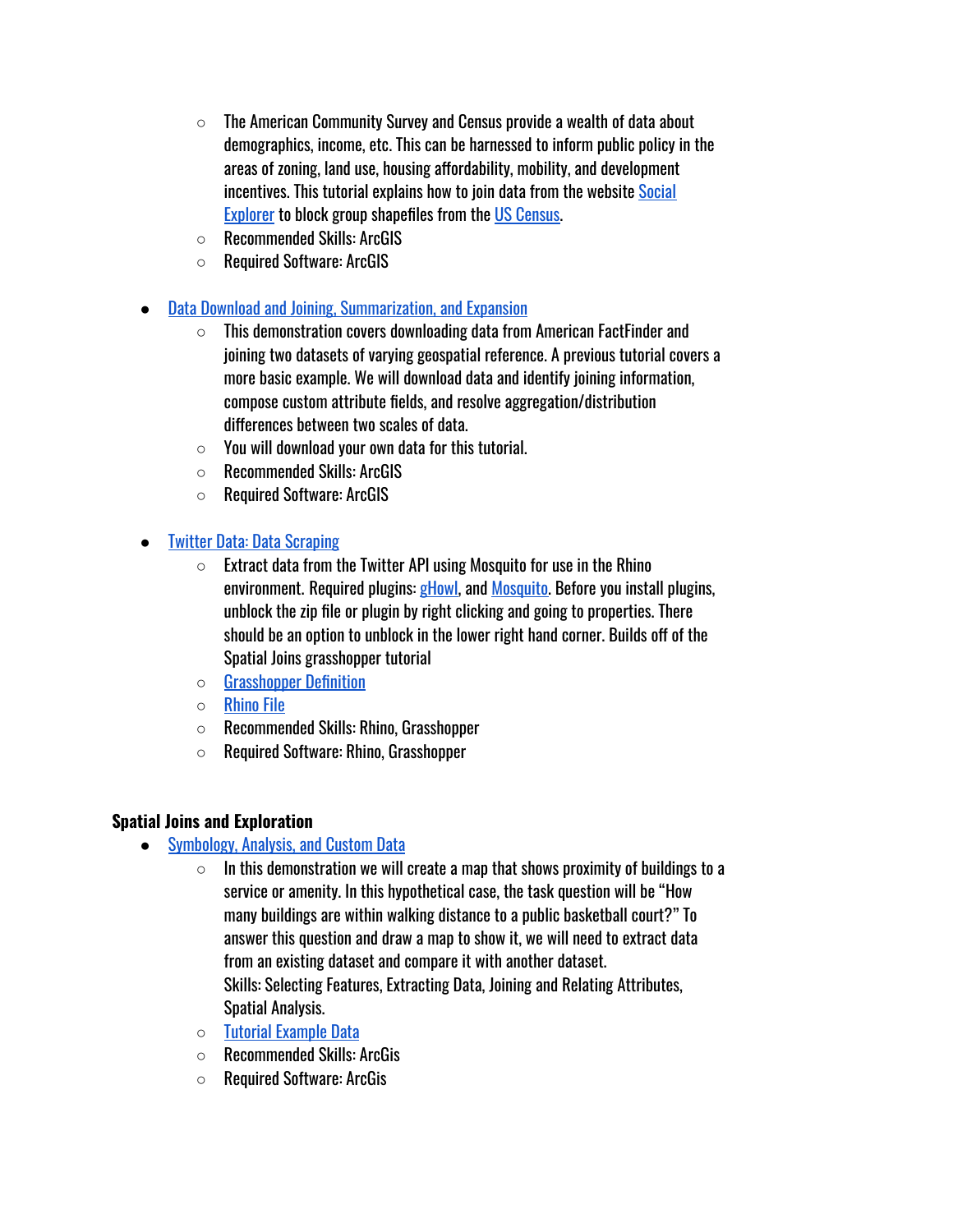#### **Visualization**

- [Basemaps](https://drive.google.com/open?id=0B0bCCnLi8TBfdnFtR1JxUkhzUDg) and Illustrator Export
	- $\circ$  This demonstration will add satellite basemaps to our ArcGIS maps and use it as a background. We will also export scale maps to illustrator for finishing. Skills: Satellite Imagery, Basemaps, Layout Export, Raster Export and Vector Export, Basic Compositing.
	- Tutorial [Example Data](https://drive.google.com/open?id=0B0bCCnLi8TBfdTlaa045cmlIYTg)
	- Recommended Skills: ArcGIS
	- Required Software: ArcGIS
- **Removing Clipping Masks from Charts Exported from Excel to [Illustrator](https://youtu.be/imVyUT90etk)** 
	- $\circ$  This is a very quick tutorial showing a trick for removing all of the clipping masks from charts exported from excel to illustrator.
	- Recommended Skills: None
	- Required Software: Excel, Illustrator
- **Making a [Treemap](https://youtu.be/3oRyXD_7QXQ) in Excel** 
	- Make a tree map of NYC's street tree data.
	- $\circ$  Download street [tree data](https://data.cityofnewyork.us/Environment/2015-Street-Tree-Census-Tree-Data/pi5s-9p35) here
	- Recommended Skills: Excel
	- Required Software: Excel
- **Finishing Maps in [Photoshop](https://drive.google.com/open?id=0B0bCCnLi8TBfdndZTE85OV9LY00) and Illustrator** 
	- $\circ$  This demonstration will go over workflows to finish maps in Illustrator and Photoshop.

Skills: Raster graphics, Vector graphics, Illustrator object properties and styles: Strokes, Fils, Masks, Compound Appearances, Photoshop, Blending Modes.

- Tutorial [Example Data](https://drive.google.com/open?id=0B0bCCnLi8TBfdTlaa045cmlIYTg)
- Recommended Skills: None
- Required Software: Photoshop / Illustrator
- **[Visualization](https://youtu.be/KxIxpcJBN5c) and Exporting Images** 
	- $\circ$  Builds off the importing shapefiles tutorial. How to do color gradients, text, and exporting high resolution images. Reduces the need for illustrator, photoshop and indesign work.
	- [Grasshopper](https://drive.google.com/open?id=0B94350sYN6P1RW9lcE9lM0M1ZUU) Definition
	- [Completed](https://drive.google.com/open?id=0B94350sYN6P1X01VZDVWUDlPZTg) Definition
	- Recommended Skills: Rhino, Grasshopper
	- Required Software: Rhino, Grasshopper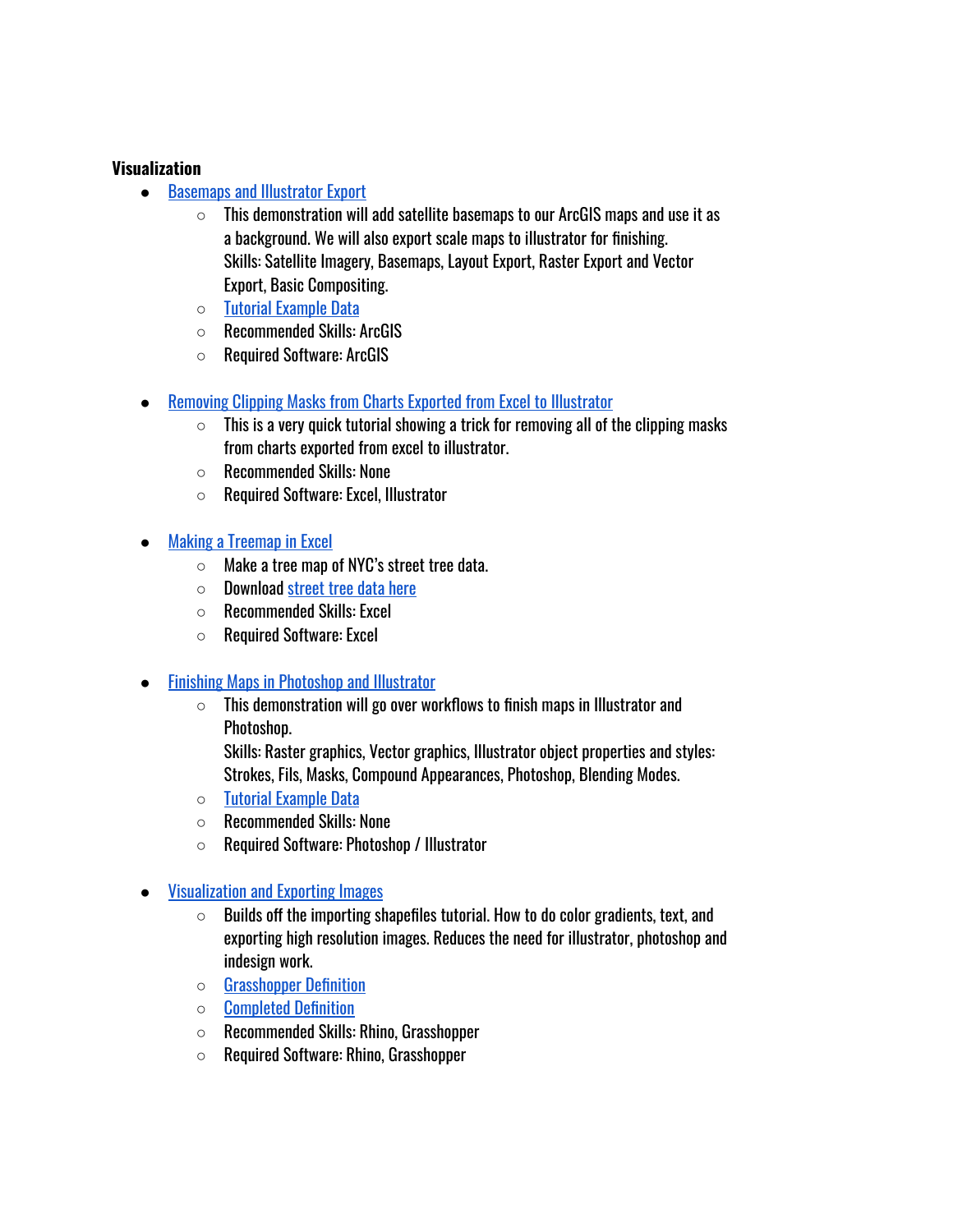#### **Environmental & Spatial Analysis**

- [Climate Analysis:](https://youtu.be/vgHViXqCL4g) Generate an annual comfort analysis for a specified weather file. Understand what impacts outdoor comfort and when (solar radiation vs wind.) Generate wind roses.
	- [Grasshopper](https://drive.google.com/file/d/1NUWf429wDupWS2Y0lOOPg60MOrzasjVg/view?usp=sharing) Definition
	- Recommended Skills: Rhino, Grasshopper
	- Required Software: Rhino, Grasshopper
- [Average Daylight](https://youtu.be/CzyAreAzNzA) Hours: (Do the climate analysis tutorial first.) Calculate average daylight hours for a specified time range (hours during the day, days of the month, and months throughout the year.) Also, visualization and quantifies the impact of specific buildings relative to the overall context.
	- [Grasshopper](https://drive.google.com/file/d/1dz78x76EDUTpQ0WdzWuF55kQ5O7Q5KXt/view?usp=sharing) Definition
	- [Rhino](https://drive.google.com/file/d/1I0O7lAXr3_b8iGse7C3u_VL0mj05vY8_/view?usp=sharing) File
	- Recommended Skills: Rhino, Grasshopper
	- Required Software: Rhino, Grasshopper
- Urban [Visibility](https://youtu.be/jPmr9kP9fZc) Analysis Tool for calculating the visibility between two sets of points. For example, streets and parks or public spaces and buildings.
	- [Grasshopper](https://drive.google.com/file/d/1TsZoOLxmJy_qDRuBbDqH-7TMDFoeoywG/view?usp=sharing) Definition
	- [Rhino](https://drive.google.com/file/d/12AdimnjtbpkUuIRtZ8GVHRyVygGTfsH6/view?usp=sharing) File
	- Recommended Skills: Rhino, Grasshopper
	- Required Software: Rhino, Grasshopper
- [Record](https://youtu.be/sbohOuo8ff8) Spatial Data Definition for recording spatial analysis data to create a new data set. Uses average daylight hours as an example. Needs the Horster [grasshopper](https://www.food4rhino.com/app/horster-camera-control-grasshopper) plugin in. Also needs a weather file for the daylight hours analysis.
	- [Grasshopper](https://drive.google.com/file/d/1586oW5b5qHKQAnPOIivwU9ezgjx32WL9/view?usp=sharing) Definition
	- [Rhino](https://drive.google.com/file/d/1PO0xZBIGDl7Wm0HpC7tVNVdDQklbCi-K/view?usp=sharing) File
	- Recommended Skills: Rhino, Grasshopper
	- Required Software: Rhino, Grasshopper

#### **Python and API's**

- 1) [Setting](https://youtu.be/BV-HhtAMeJo) up Python
	- $\circ$  This tutorial shows you how to download and install Python on a Windows computer. (if you have a Mac python comes natively)
	- Recommended Skills: None
	- Required Software: Windows Computer
- 2) Intro to [Python](https://youtu.be/oSlkCY0hziI)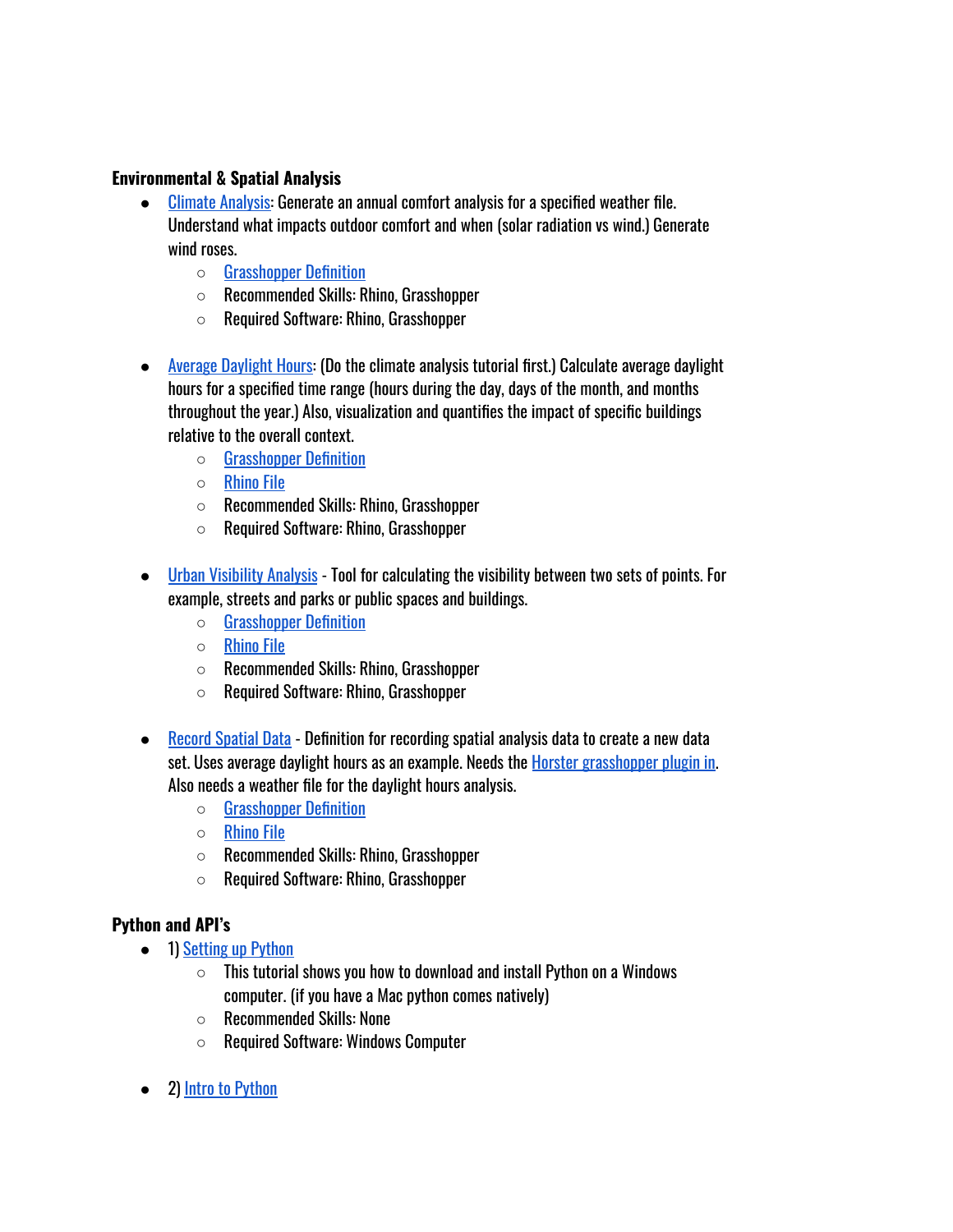- $\circ$  This tutorial will go over the basics of python. Here is a link to the [Jupyter](https://drive.google.com/open?id=104QRRmL7TCtzA6hX6blPC1F_ErG_jcXc) [Notebook](https://drive.google.com/open?id=104QRRmL7TCtzA6hX6blPC1F_ErG_jcXc) file that you'll need for the tutorial.
- Recommended Skills: None
- Required Software: Anaconda, Jupyter Notebook (installed in [the Setting](https://youtu.be/BV-HhtAMeJo) up Python [tutorial](https://youtu.be/BV-HhtAMeJo))
- 3) API [Basics](https://youtu.be/1JHGhVm4CB0)
	- $\circ$  Go over basic API concepts and introduce a basic workflow for using API's.
	- Links: API [Slideshow,](https://docs.google.com/presentation/d/17yzVQxu-QxUVSQXa31y_DFXRcJ86Xh6wLt62HtesDuA/edit?usp=sharing) [geojson.io,](http://geojson.io/) [MapPLUTO](https://www1.nyc.gov/site/planning/data-maps/open-data/dwn-pluto-mappluto.page)
	- Recommended Skills: none
	- Required Software: Anaconda, Jupyter Notebook
- 4) Streaming from [the Twitter](https://youtu.be/JuoWJtjNxeE) API
	- $\circ$  Edit and run a python script that will stream geolocated Tweets from New York City.
	- Links: github [repository](https://github.com/dcharvey/twitter_location_streamer) with streamer, Twitter [Developer](https://developer.twitter.com/content/developer-twitter/en.html)
	- Recommended Skills: none
	- Required Software: Anaconda

#### **Web Mapping**

- 1) [Introduction](https://youtu.be/tz3WRf2PHbg) to Web Mapping with Kepler.gl
	- $\circ$  This tutorial will cover 2 common web mapping formats (CSV, geojson) using kepler.gl, an interactive mapping tool developed by Uber.
	- Recommended Skills: None
	- Required Software: None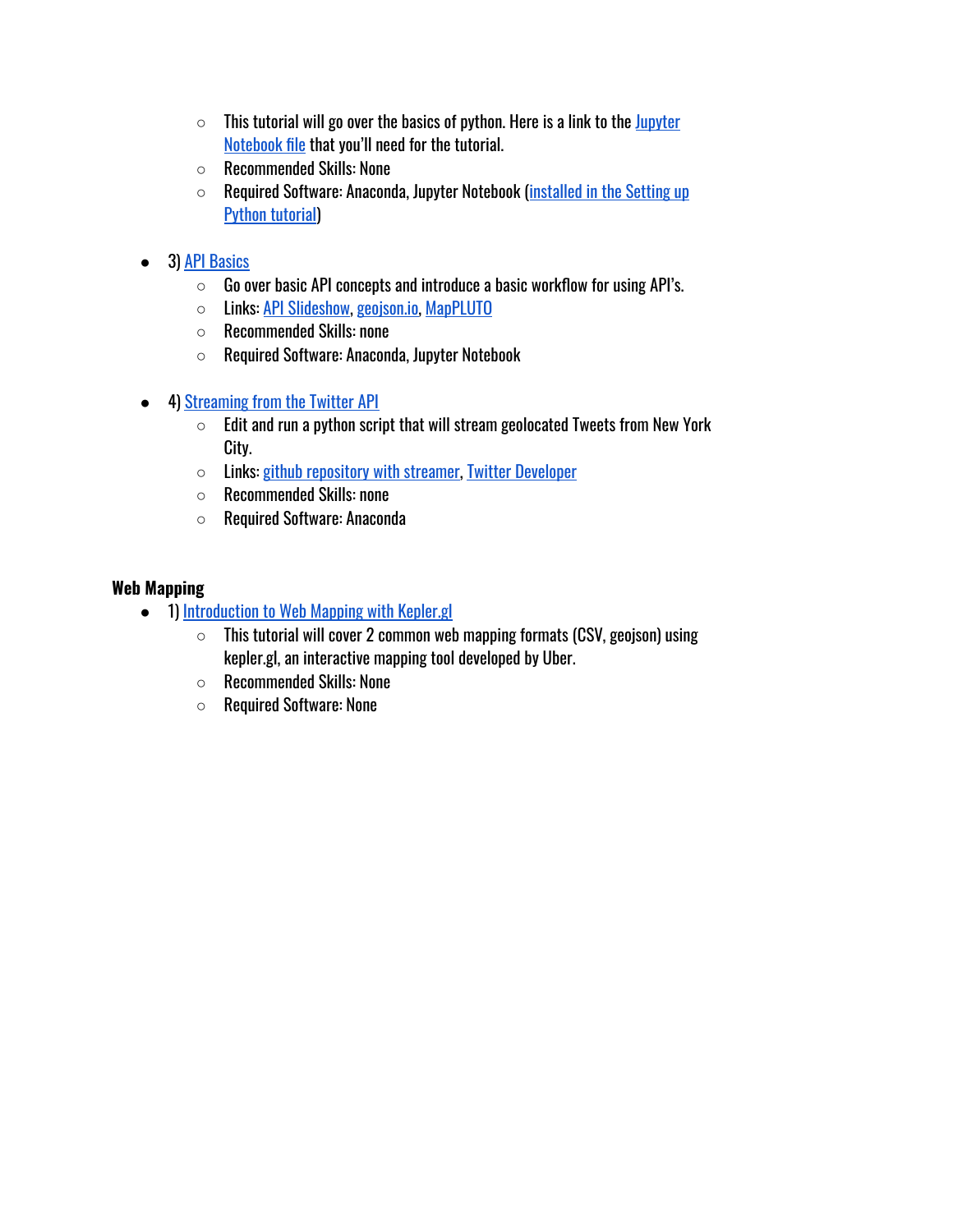# **Data Exploration, Visualization and Analysis**

The first half of the course will focus on learning new techniques and using urban datasets for spatial analysis, data exploration & visualization, and initial spatialization of the proposal. Each team will select at least one additional dataset (either open or generated spatially) to include as part of their project. The additional dataset should flesh out the potential correlation between qualitative aspects of urban form and real estate value. Potential datasets include open datasets such as noise or taxi data, but also datasets that have been curated by the instructors, such as 8 million geo-located tweets and streeteasy data..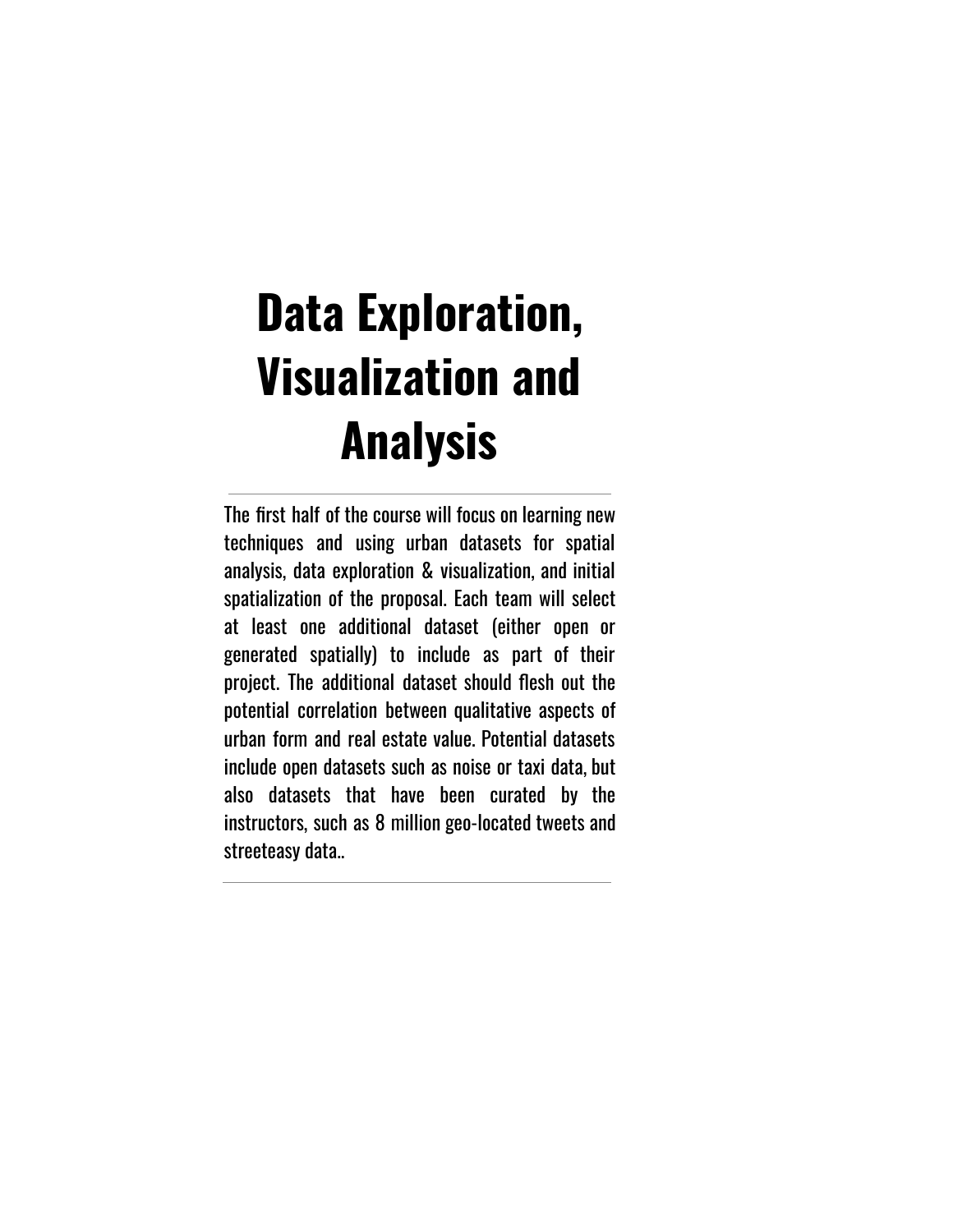# <span id="page-15-0"></span>**Week 1, January 22nd**

#### **Lecture:** [Introduction](https://docs.google.com/presentation/d/1ThswwwTG1LMUdq5hktRJRWDy6HTWuPqVsFsNjqdgucs/edit?usp=sharing)

The first two weeks will cover urban data fundamentals while introducing two key themes of the course, data visualization and crafting narratives.

#### **Assignment:**

- 1. Read the following articles:
	- a. Million Dollar Blocks and [the Architecture and](https://c4sr.columbia.edu/sites/default/files/publication_pdfs/PDF_04.pdf) Justice
	- b. Rent Stabilized Housing is [Disappearing](http://iquantny.tumblr.com/post/125485105679/rent-stabilized-housing-is-disappearing-fast) Fast- Especially on the Upper East and [Upper](http://iquantny.tumblr.com/post/125485105679/rent-stabilized-housing-is-disappearing-fast) West Side
	- c. Does Gentrification Cause a Reduction in [Laundromats?](http://iquantny.tumblr.com/post/109370229799/does-gentrification-cause-a-reduction-in)
	- d. What to Consider When Making [Choropleth](https://academy.datawrapper.de/article/134-what-to-consider-when-creating-choropleth-maps) Maps
	- e. Picking a Color Scale for [Scientific](https://betterfigures.org/2015/06/23/picking-a-colour-scale-for-scientific-graphics/) Graphics
- 2. Familiarize yourself with the PLUTO Data [Dictionary.](https://www1.nyc.gov/site/planning/data-maps/open-data/dwn-pluto-mappluto.page) PLUTO will be the primary dataset we use in this course.
- 3. Complete the Data Warmup Part 1 Tutorials
	- a. Exploring Data with Charts Tutorial
	- b. Exploring Data with Thematic Maps Tutorial

You have the option to take this tutorial in either ArcGIS or in Grasshopper. Only choose one depending on what you're more comfortable with. If you don't have experience in either, the ArcGIS version is probably going to be easier.

- 4. Create a Data Dashboard in Google Slides
	- a. Use the data exploration techniques covered in the data warmup tutorial to explore an aspect of the Pluto Dataset that interests you. Ask a question of the data and then try to find and answer, or simply explore an anomaly that you find.
	- b. Using at least 2 different chart types and one map, create a data dashboard that explains your question, or anomaly of interest.
	- c. Add your data dashboard to this [google google slides](https://docs.google.com/presentation/d/1Nw0sXCljvjo4Ui8DleiO3_N5l9rlYHaeRXBwZaVCEiY/edit?usp=sharing) presentation. Include 2 to 4 additional slides to explain how you explored the data. Build a narrative around this exploration and what your findings were. **Post by Noon on Tuesday**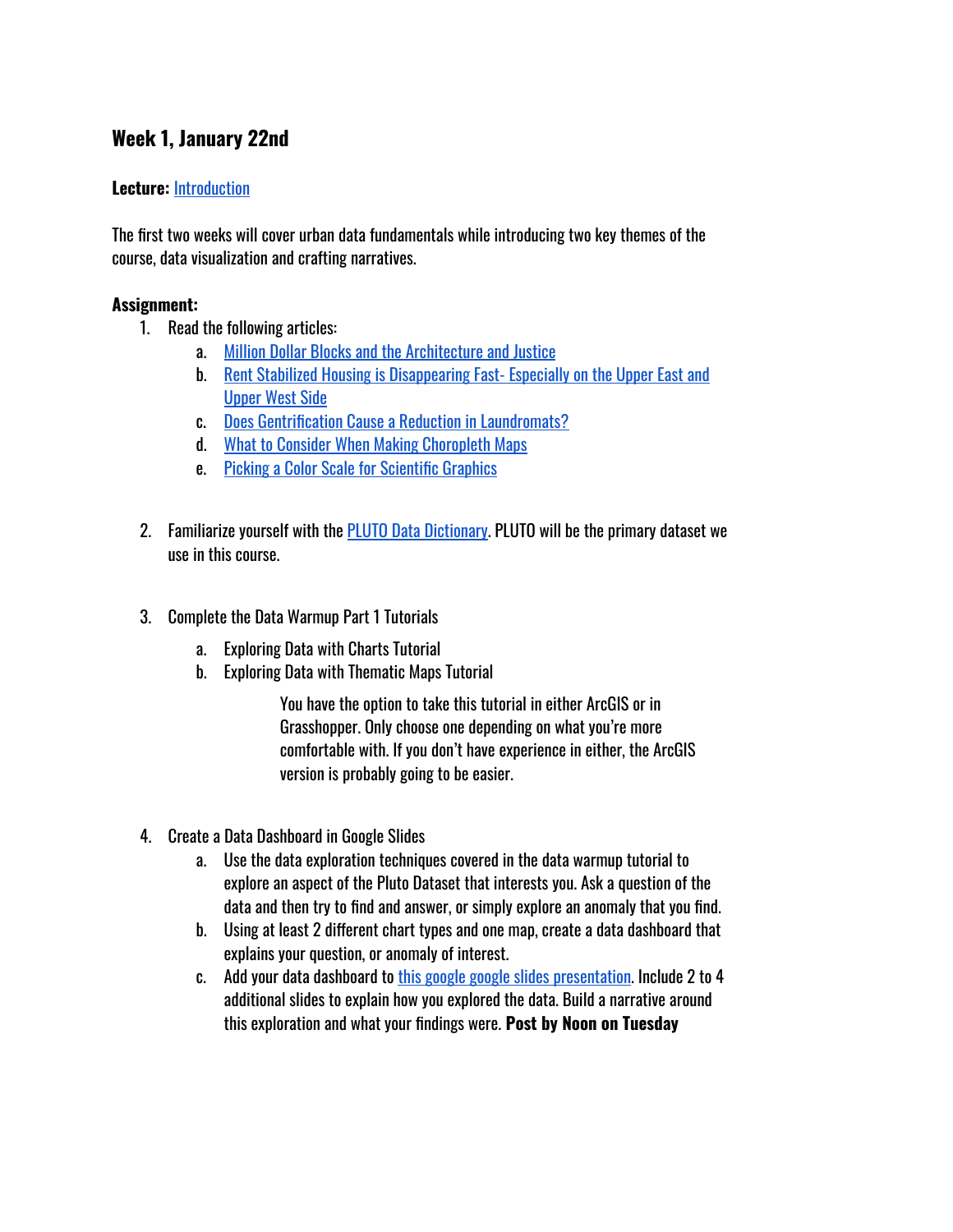#### <span id="page-16-0"></span>**Week 2, January 30th**

New York City Zoning, review initial exploration.

**Lecture:** NYC [Zoning](https://docs.google.com/presentation/d/1LKBEf4xK0XPQ_9QsAoPEFR39fDvJzdpmEm6RAwSvgBo/edit?usp=sharing) **Lecture:** [Table Joins](https://docs.google.com/presentation/d/1nP6E8JalMWl4Ld6jtfmWT7YwRj54qxS5Gcqg0RUR4Q0/edit?usp=sharing) and overview of assignment 2

#### **Assignment:**

- 1. Read the following articles:
	- a. [The Key Ingredient](http://www.citylab.com/crime/2015/08/the-missing-ingredient-in-stop-and-frisk-accountability-open-data/402026/) in Stop-and-Frisk Reform: Open Data
	- b. Redlining is Alive and [Well—and](http://www.citylab.com/housing/2015/09/redlining-is-alive-and-welland-evolving/407497/) Evolving
	- c. Here's What [we Know](https://www.bloomberg.com/graphics/trump-mexico-wall/) about Trump's Mexico Wall
	- d. Listen to the [Crime Machine Part](https://gimletmedia.com/shows/reply-all/o2hx34) 1 and [Part](https://gimletmedia.com/shows/reply-all/n8hwl7/128-the-crime-machine-part-ii#episode-player) 2
- 2. Complete the Data Warmup Part 2 Tutorials
- 3. Fill out this survey. We'll use it to structure collaboration and distribute work.
- 4. Develop your data driven exploration and narrative
	- a. Continue your week 1 exploration using the techniques from part 2 of the data warm up.
	- b. Create a least one new data feature through either a data field calculation (like Built FAR / Max FAR to derive the percent built,) or through joining a dataset to the PLUTO data.
	- c. Filter the data to drill down into your week 1 exploration.
	- d. Update and add to your [presentation](https://docs.google.com/presentation/d/1Nw0sXCljvjo4Ui8DleiO3_N5l9rlYHaeRXBwZaVCEiY/edit?usp=sharing) from the previous week. Max 8 slides.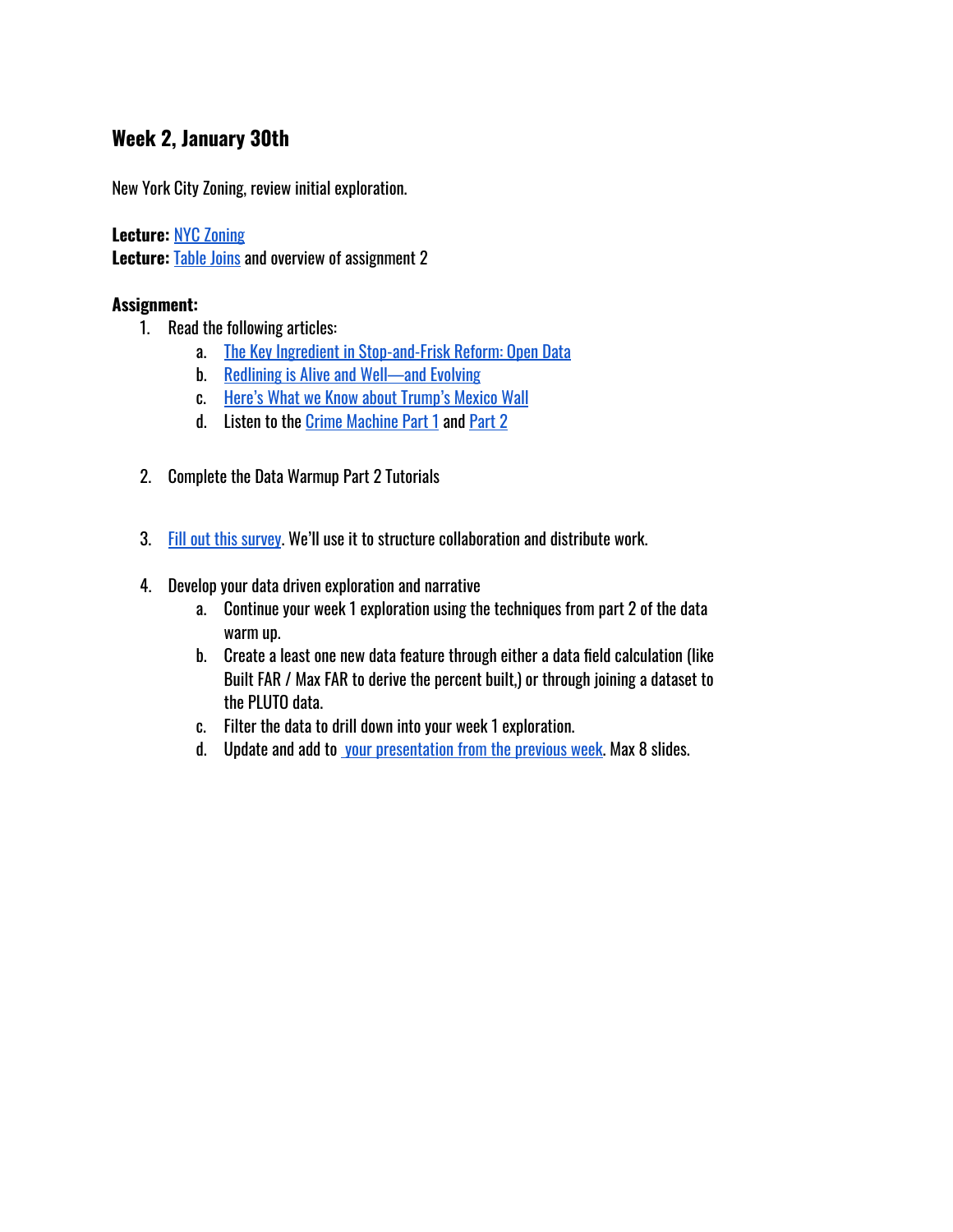# <span id="page-17-0"></span>**Week 3, February 5th**

Guest Lecture: Amanda Doyle, Team Lead, Data Engineering at NYC Department of City Planning Review Data Warm Up assignment

#### **Assignment:**

Urban AR research [assignments.](https://docs.google.com/spreadsheets/d/1JSE6nQTcQw1Qz7fFhEc22w4bnFDCwW1XvpxajIafLac/edit?usp=sharing) This is editable so feel free to add a focus if you have one and @ me with any questions. Have a quick meeting with those doing you same research topic to coordinate and divide work. News Items and Surveying and Testing should meet together.

Focus your research based on what will be useful for the trajectory of this course (data exploration & visualization, new data creation, and scenario based modeling) and your particular interests as indicated in the survey. Don't hesitate to reach out with questions.

- 1. Policy, Regulatory and Ethics Readings:
	- a. Law, virtual reality, and [augmented](https://www.washingtonpost.com/news/volokh-conspiracy/wp/2017/03/17/law-virtual-reality-and-augmented-reality/?noredirect=on) reality.
		- i. Full paper: [https://scholarship.law.upenn.edu/cgi/viewcontent.cgi?article=9622&c](https://scholarship.law.upenn.edu/cgi/viewcontent.cgi?article=9622&context=penn_law_review) [ontext=penn\\_law\\_review](https://scholarship.law.upenn.edu/cgi/viewcontent.cgi?article=9622&context=penn_law_review)
	- b. How to begin [regulating](https://www2.deloitte.com/us/en/insights/industry/public-sector/regulating-digital-reality-augmented-spaces.html) a digital reality world
	- c. Augmented Reality Law, Privacy, and Ethics by Brian Wassom
	- d. IEEE Announces Virtual Reality (VR) and [Augmented](https://standards.ieee.org/news/2017/ieee_p2408.html) Reality (AR) Standards **[Projects](https://standards.ieee.org/news/2017/ieee_p2408.html)**
- 2. News Items related to Urban AR (like trespassing)
- 3. AR Technology:
	- a. Research and overview, AR vs MR, how they geolocate
	- b. Mobile development kits
- 4. Survey & Testing of Urban AR Apps to understand use, interaction with the city and how we might model user patterns at an urban scale.
	- a. Games: Pokemon GO, Minecraft Earth, Wizards Unite
	- b. Google Maps AR, Google AR [Experiments,](https://experiments.withgoogle.com/collection/ar) Google Lens
	- c. What else should we test?

Post your research summary & any initial project / data exploration ideas to this [google slides](https://docs.google.com/presentation/d/15Sq1zYrPQjx1Xng73DgTtKliZPCG9uWQzIxug44FyDU/edit?usp=sharing) [presentation](https://docs.google.com/presentation/d/15Sq1zYrPQjx1Xng73DgTtKliZPCG9uWQzIxug44FyDU/edit?usp=sharing) by noon on Tuesday.

#### Path 2 - Open Project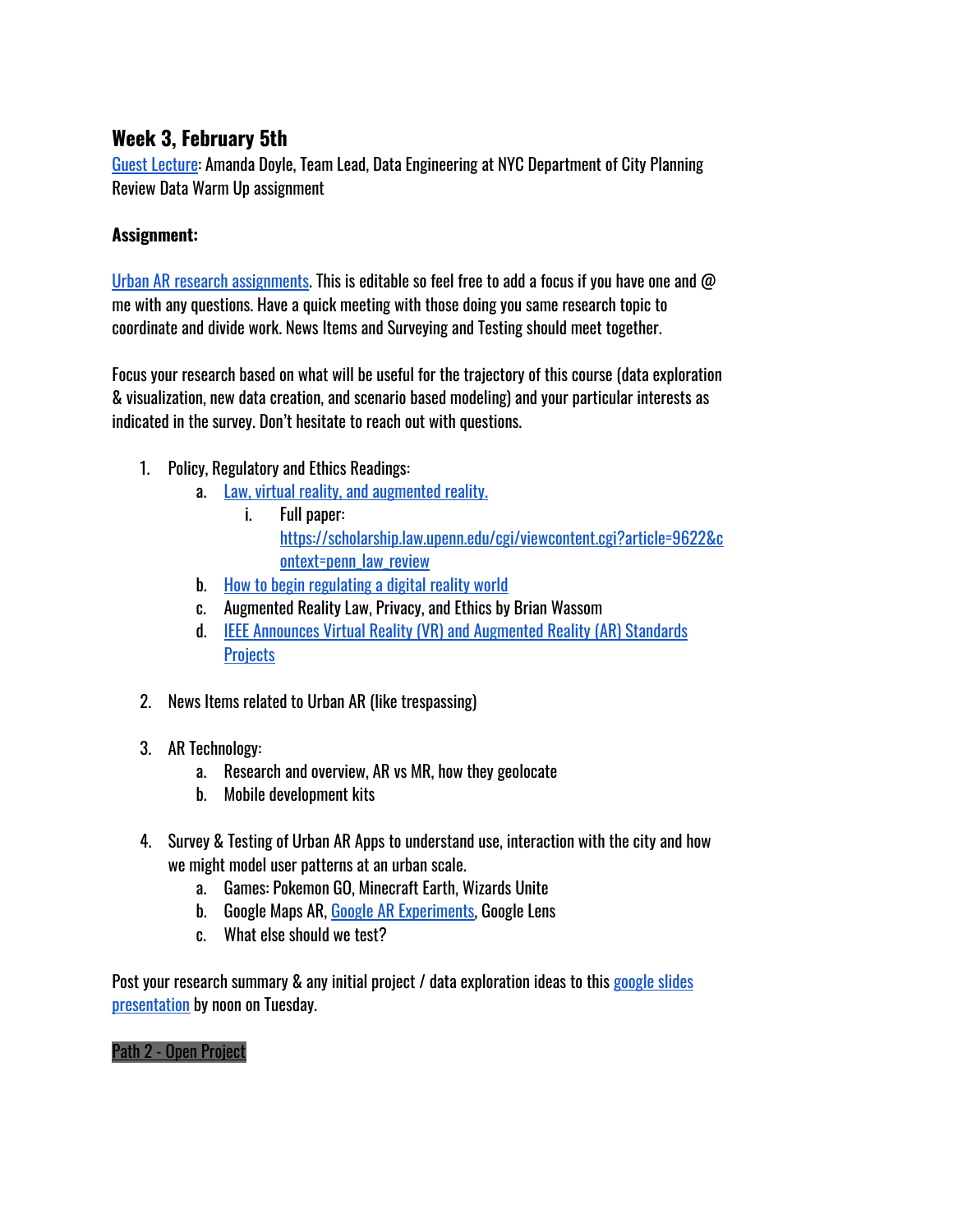| Peruse the urban projects linked to below. Using data, how would you approach these                 |
|-----------------------------------------------------------------------------------------------------|
| projects? Include your responses on these in your initial project proposals                         |
| a.                                                                                                  |
| b.                                                                                                  |
| C.                                                                                                  |
|                                                                                                     |
| Create your team! Let me know by the end of the week who your team members are.                     |
| Teams should be 2-4 people, if you want to work alone, reach out to me to discuss.                  |
|                                                                                                     |
| With your team, establish two potential project ideas (it can and will likely change over<br>3.     |
| the semester) and define rough roles for each team member, for example: data research,              |
| cleaning and processing, data exploration and analysis, spatial analysis and filtering,             |
| creating spatial fields, investigating results, related work research. Create a data driven         |
| narrative to set up your proposal for NYC (to be developed in the second half of the                |
| course) through data exploration, analysis and mapping. It can be a useful exercise to pose         |
| potential ideas as "What If?" questions. For example: What if all parks in NYC paid for             |
| their themselves? What if development had to retreat from flood zones?                              |
|                                                                                                     |
|                                                                                                     |
| Post the above material (following the outline below) to this google slid<br>by                     |
| noon on Tuesday:                                                                                    |
| Pick one proposal from the links in item 1 (or choose a different proposal but run<br>$a^{\dagger}$ |
| by course instructors first) and in 2 - 3 slides a summary of the project, relevant                 |
| data sources and how you would test and develop the project using data analysis.                    |
| For your two project proposals, provide the following:<br>b.                                        |
| <b>Concise project proposal</b><br>U                                                                |
| Summary of related work or research. What have others done with the<br>ï.                           |
| data you are using? Has anyone else tried to address a similar problem?                             |
| Proposed datasets (either open or needed to be generated)<br>iii.                                   |
| How will you use this dataset?<br>1.                                                                |
| What are the attributes you will use?<br>2.                                                         |
| What attributes do you need to create?<br>3.                                                        |
| An initial outline of how you will develop your project. What techniques<br>iv.                     |
| will you use? (Specifically identify any tutorials/techniques from this                             |

challenges?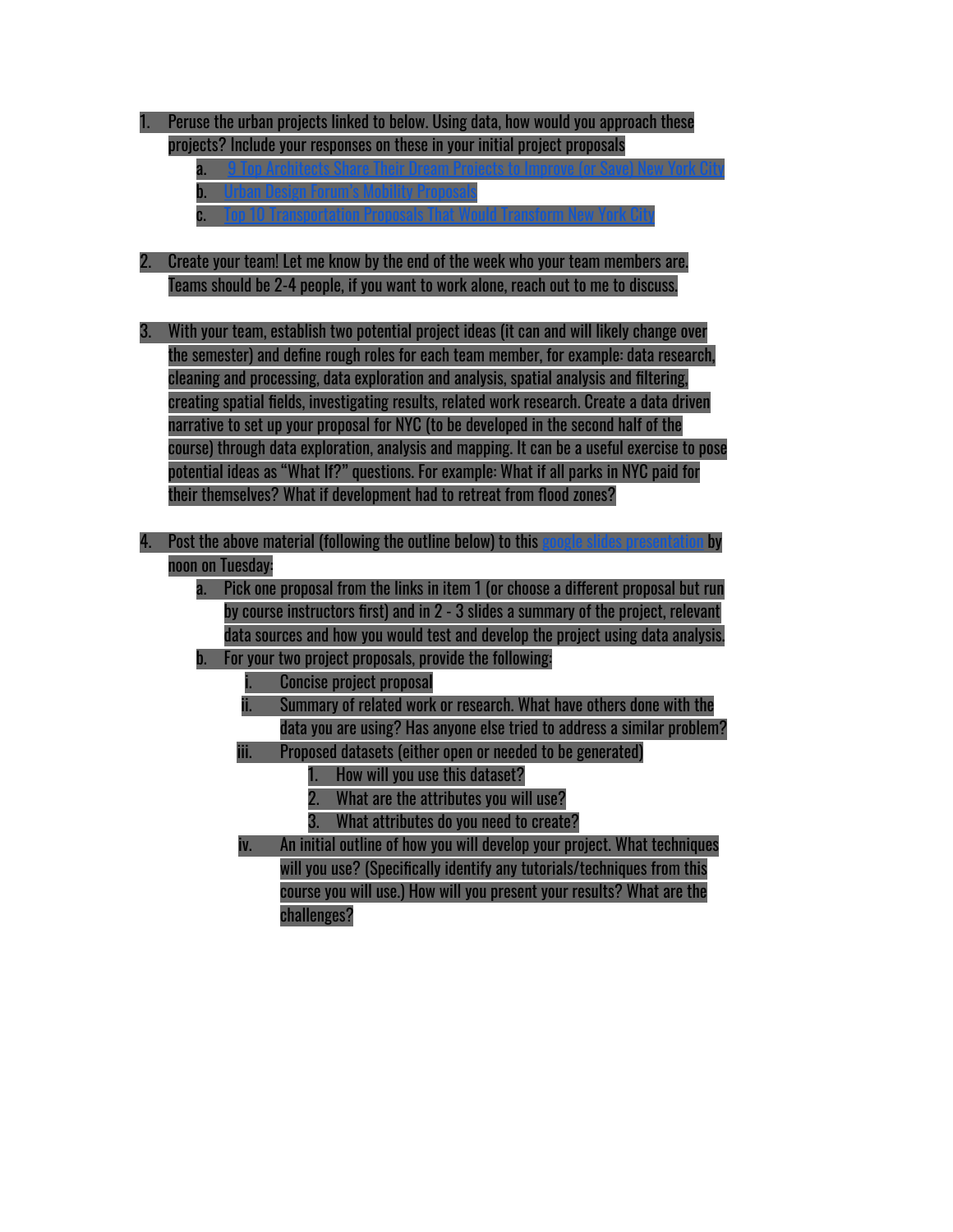# <span id="page-19-0"></span>**Week 4, February 12th**

**Guest Lecture by Meli [Harvey](http://meliharvey.com/),** former Computational Designer at WeWork Cities**:** A [Brief](https://docs.google.com/presentation/d/1I5CsWr66fjkz2L8AZdviR_T35Xubh4oYDGnEhkE18Wo/edit?usp=sharing) History of Data [Visualization](https://docs.google.com/presentation/d/1I5CsWr66fjkz2L8AZdviR_T35Xubh4oYDGnEhkE18Wo/edit?usp=sharing) Workshop to vet, pick and develop project proposals

#### **Assignment:**

Start developing your project. Based on the roles that you have established on your team, outline your project and distribute tasks. For next week, focus on initial data exploration and a clear presentation of your proposal. Remember to treat this project as a proof-of-concept for evaluating viability for further development (rather than trying to produce a final product or a single, vetted solution.) Think of this as a pitch to the city (or other relevant stakeholders) to convince them of the merits of your project. Don't get hung up on solving issues that don't matter in evaluating viability.. Specifically address:

- By 5pm on Tuesday send Me 1) 1-3 sentence concise project statement and 2) Your specific first three steps for developing your project (ie, merge these three datasets, map X looking for Y spatial distribution, plot X and Y to look for correlations, build new dataset by doing X, Y and Z etc.)
- Are you missing data needed for your project?
- For next class, create an initial data driven-narrative exploring relevant data and detailing initial insights. Avoid lots of text. Use charts, maps and diagramming.
- Be prepared to discuss: What are your assumptions? What are your testing? What are the questions you can't answer in the space of a semester? How are you evaluating success or failure? What are different scenarios to consider? As discussed in class, not all projects will be able to address this yet. Some projects will start by merging datasets or creating a new dataset and what you are testing and various scenarios
- Outline your workflow. How are you going to develop your project from now to the midterm? Make this graphic and not text heavy.
- Post your material here. You you will have 10 minutes to present. Practice and be concise!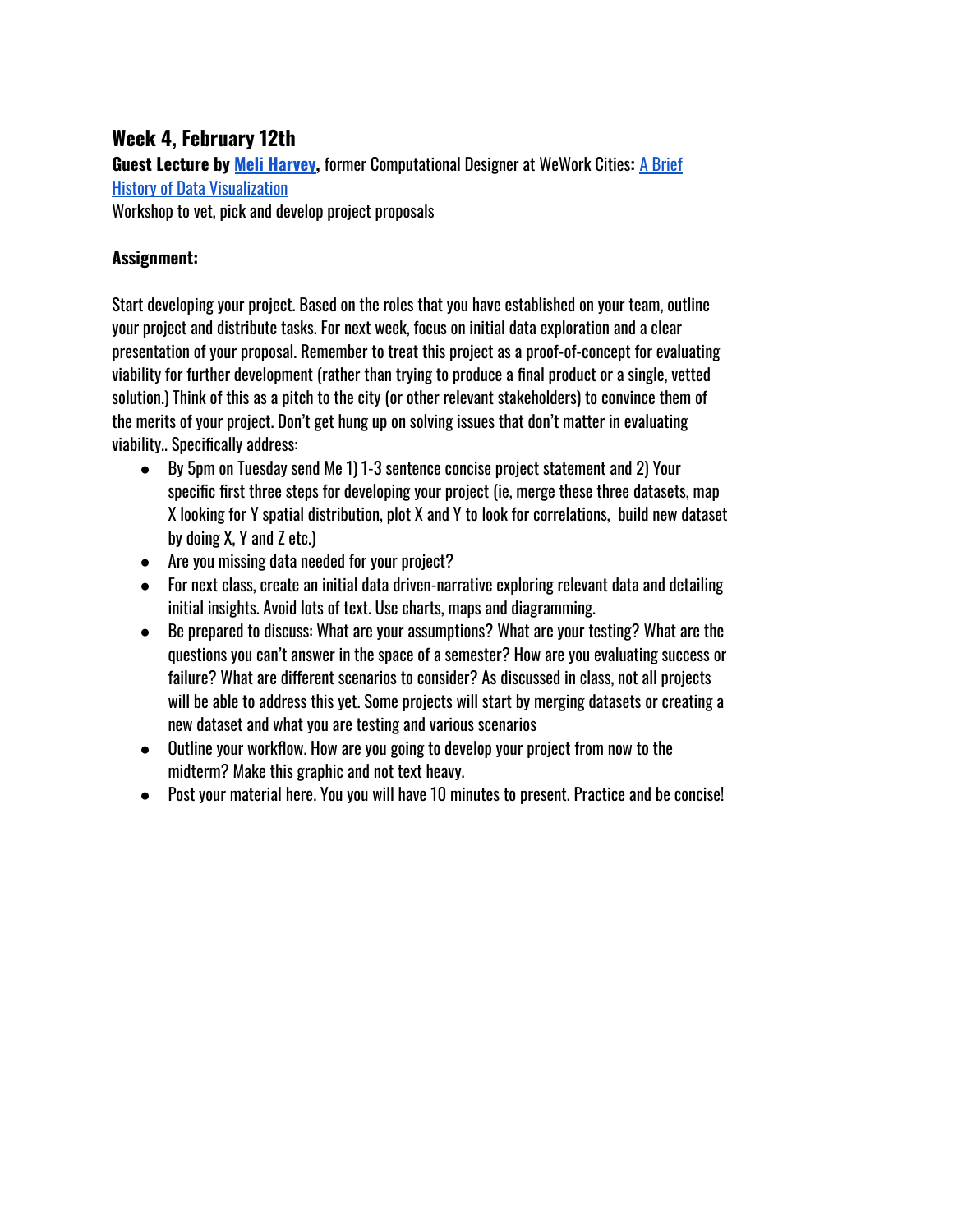#### <span id="page-20-0"></span>**Week 5, February 19th**

Spatial Analysis Workshop (Shadows and Views)

**Lecture:** [Z](https://docs.google.com/presentation/d/1AeE-lQAgjkZTUVPOq9a8LkIt8NnI4K2XZYv0LJld-z8/edit?usp=sharing)oning for [Shade and](https://docs.google.com/presentation/d/1AeE-lQAgjkZTUVPOq9a8LkIt8NnI4K2XZYv0LJld-z8/edit?usp=sharing) Shadow (and spatial analysis) [Workshop](https://drive.google.com/file/d/1lPzP2-f8t69bLZUdxlrFJPDjK7LyGVZ8/view?usp=sharing) Materials. You'll need to install the Horster [grasshopper](https://www.food4rhino.com/app/horster-camera-control-grasshopper) plugin in. In class assignment outline at the end of the lecture above. Post your three slides here by noon on Friday. (Spend no more than an hour.)

#### **Reading:**

● Weapons of Math [Destruction:](https://drive.google.com/a/columbia.edu/file/d/0B0bCCnLi8TBfWEpOZEsxTWh5TFU/view?usp=sharing) Cathy O'Neill. Read the Introduction and Chapter 1, pages 9-25. The rest of the book is highly recommended.

#### **Assignment:**

Time to step away from your group mates and your data spelunking to contemplate visualization and assumptive models alone. Evaluate a personal behavioural model that governs decisions you make daily and consider what it would take to represent a story about it.

First, find a data visualization or set of visualizations that you find graphically, compelling and informative. Look for a visualization where you gain insights that would not be possible if just presented from the raw output of the model or analysis. Alternatively it could be a data visualization that you take issue with, one that you want to discuss in the context of this class. Think about the simplicity or complexity of the visualization. What is actually necessary in the visualization for the intended narrative. For example, if you removed all color, would it still be legible. As a start, review the representation links below, but you are certainly not limited to those examples.

Next, sketch out a representation following the graphic framework your chosen visualization precedent of a personal model you follow according to Cathy Oneill's description of models (reading below.) It can be important or not important, like how you would model how you like to eat. Make a series of dummy representations based off your precedent that would demonstrate the manifestation of that model in data, a scatter plot plotting the expense of your meals as a function of your income per month? Buildings you see based on day of the week it is? Hours of sleep correlated to number of units per semester? Or hours of sleep correlated to your review schedule? The model examples that Cathy O'neil provides are not spatial. The models for our class are. While you personal models for this assignment don't need to be spatial, think about how this way of structuring a model would engage with spatial representation.

Do these quickly on trace or as screenshots. We will break into two groups and will share these models, discuss their assumptions and the graphic representation structure. Does it confirm assumptions or debunk them? What have you learned about one another? Were there common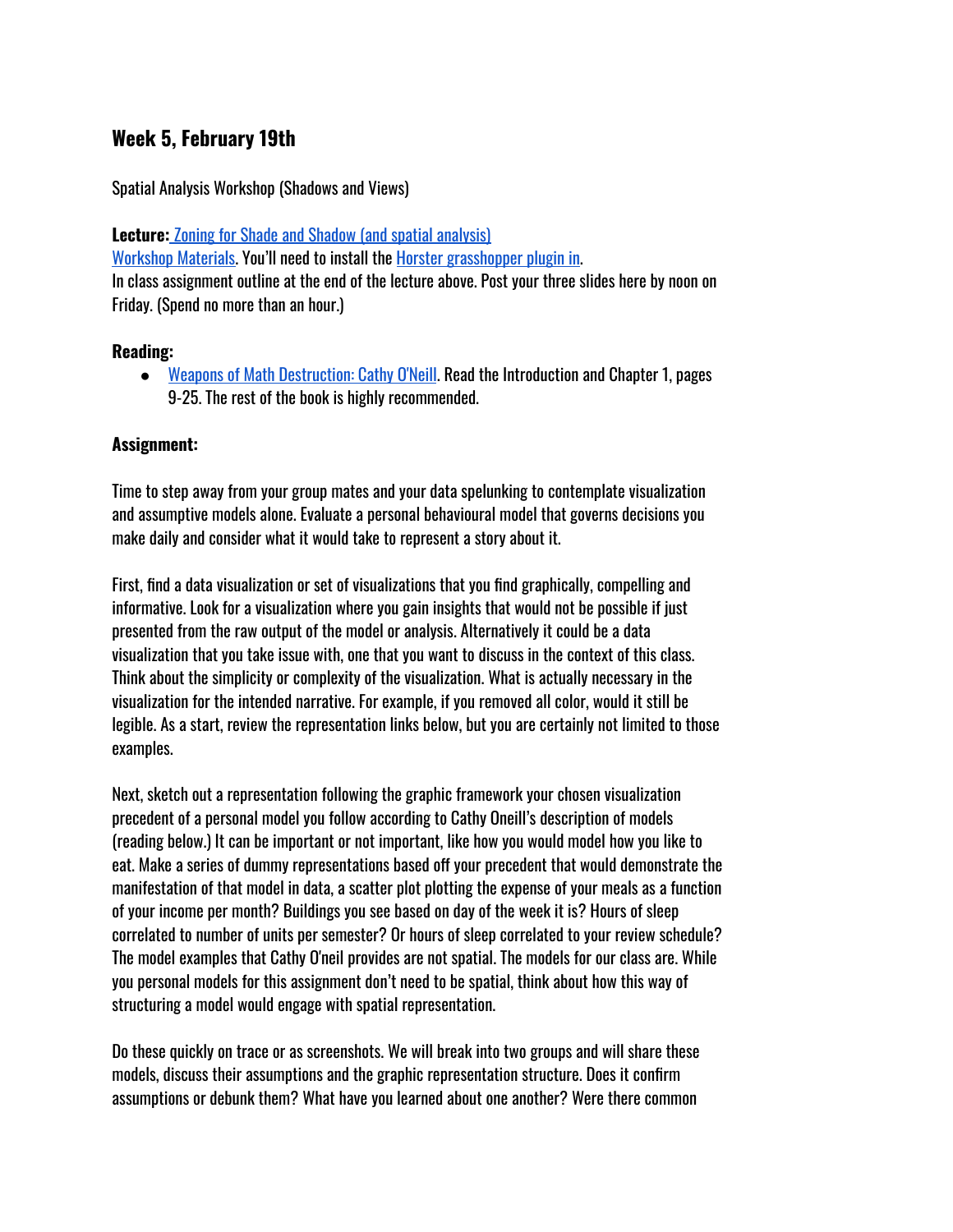inflection points in the function of your lives? Our lives have different scales and units. So these charts don't need it.

Post your images of your sketches to this google slides presentation, print and bring them with you to class, we will pin them up as part of a data bootcamp.

#### **Representation Precedents**

- [The Feltron](http://feltron.com/) Report
- Edward Tufte: The Visual Display of [Quantitative Information,](https://drive.google.com/open?id=0B0bCCnLi8TBfMWMyQl8xY0ZmV28) Part 1
- <http://datavizproject.com/>
- <http://rawgraphs.io/gallery/>
- [Fortune Magazine Visual](https://www.fulltable.com/vts/f/fortune/menub.htm) Archives A whole range of old infographics and data mappings. Clunky website, but great stuff if you take the time to dig around.
- [http://www.radicalcartography.net](http://www.radicalcartography.net/)
- <https://pudding.cool/>
- <https://lust.nl/>
- <http://blueshirt.com/>
- <https://bl.ocks.org/mbostock>
- <https://github.com/d3/d3/wiki/Gallery>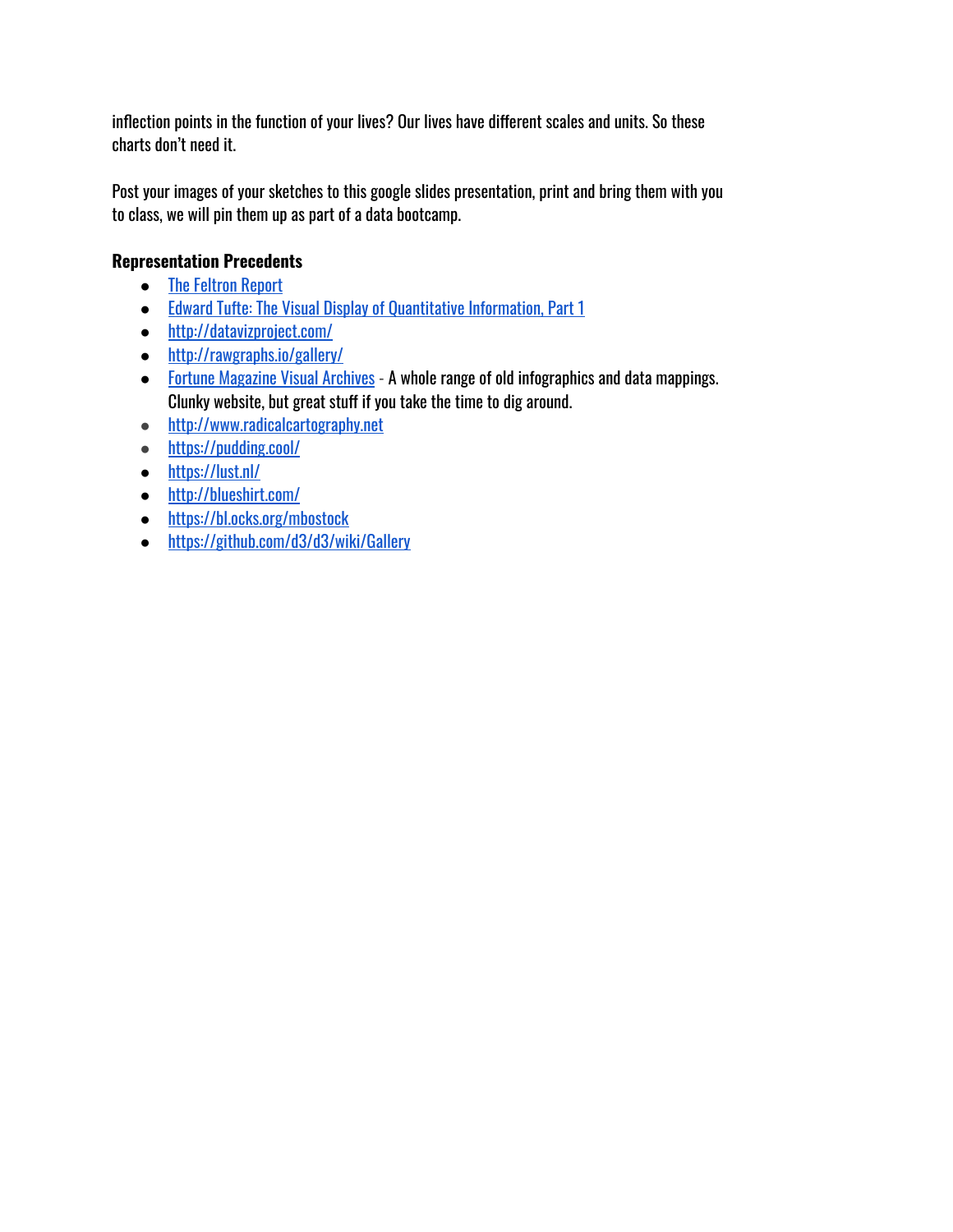# <span id="page-22-0"></span>**Week 6, February 26th**

**Lecture:** Data Viz [Toolbox](https://docs.google.com/presentation/d/1l2zfGPq0JvNMdVOhdczLD1dgiu3NyY0pV5cgOJ4pay4/edit?usp=sharing)

Workshop: Review Modeling Assignment

**Assignment:** Continue on your group work in preparation for presenting your progress to Frank Ruchala on March 5th. Post your projects here. Treat this as a pitch for your project and a dry run for the Midterm next week. Now that you have done data exploration, plotting and mapping, make a quantitative pitch for your project. You will have 10 minutes to present your project and get feedback from Frank.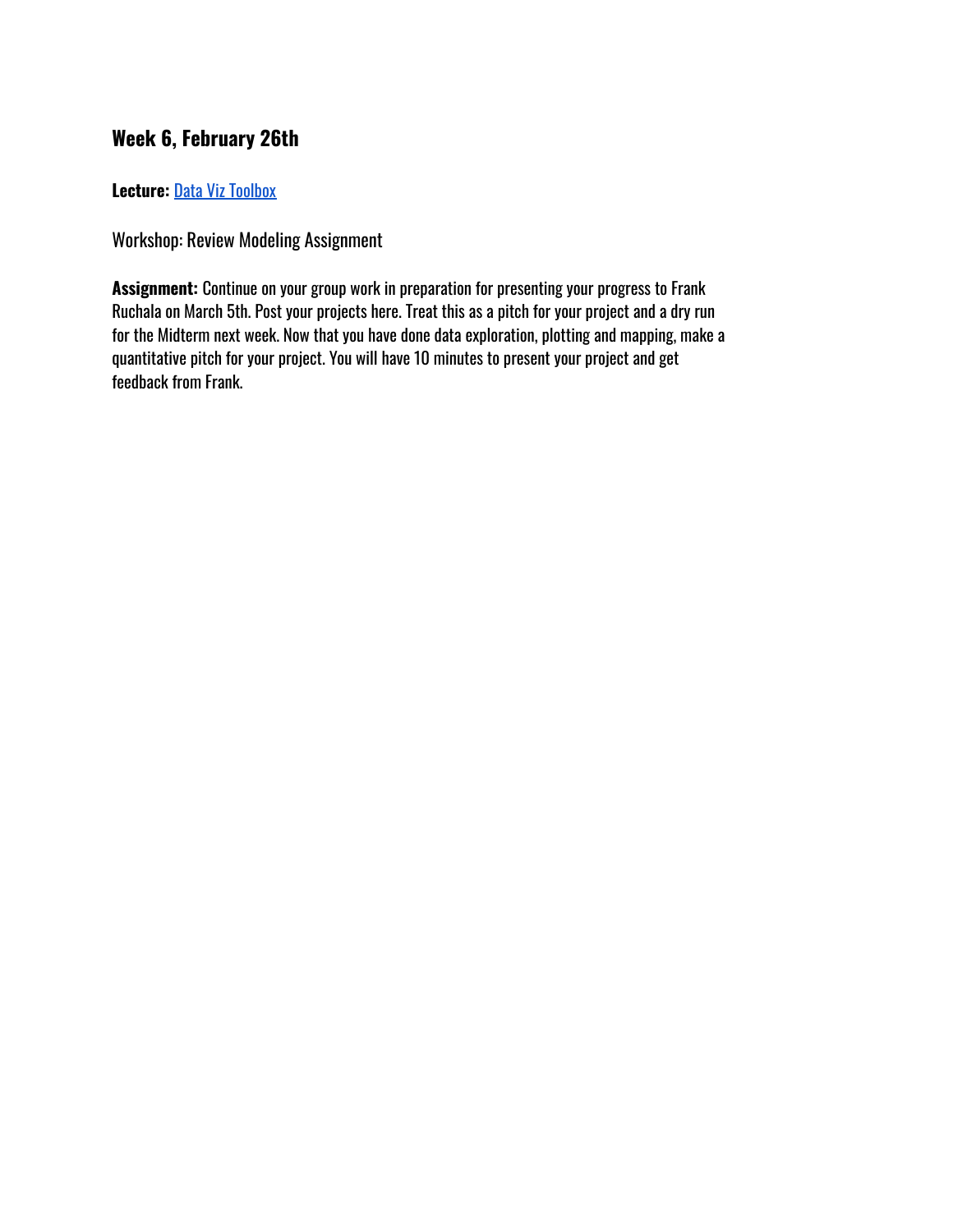#### <span id="page-23-0"></span>**Week 7, March 5th**

Guest Lecture: Frank Ruchala, Director of Zoning, NYC DCP

#### **Assignment / Midterm Deliverables**

Prepare a concise narrative using the data exploration and analysis you have been doing to pitch your project. Make a data-driven argument for your project, and pitch for how you will do a proof-of-concept for it in the second half of the class. Unlike previous progress presentations this should not include workflow and techniques. Treat this as the first half of your presentation for the final.

Read this NYT [article about](https://www.nytimes.com/interactive/2016/12/21/upshot/Mapping-the-Shadows-of-New-York-City.html) the shadows in NYC to see how they drilled down into the dataset to craft a story. Note the use of specific examples (and when,) how insights were illustrate (graphically vs through text,) and how they structured the narrative.

Consider using Kepler to visualize your data. The [tutorial](https://youtu.be/tz3WRf2PHbg) here shows how easy it is to upload, visualize and filter data with Kepler.

End with a (brief) outline of how you will develop your project in the second half of the semester.

Presentations should be no longer than 10 min. We will keep time and let you know when you have 2 minutes left. Post your presentation here.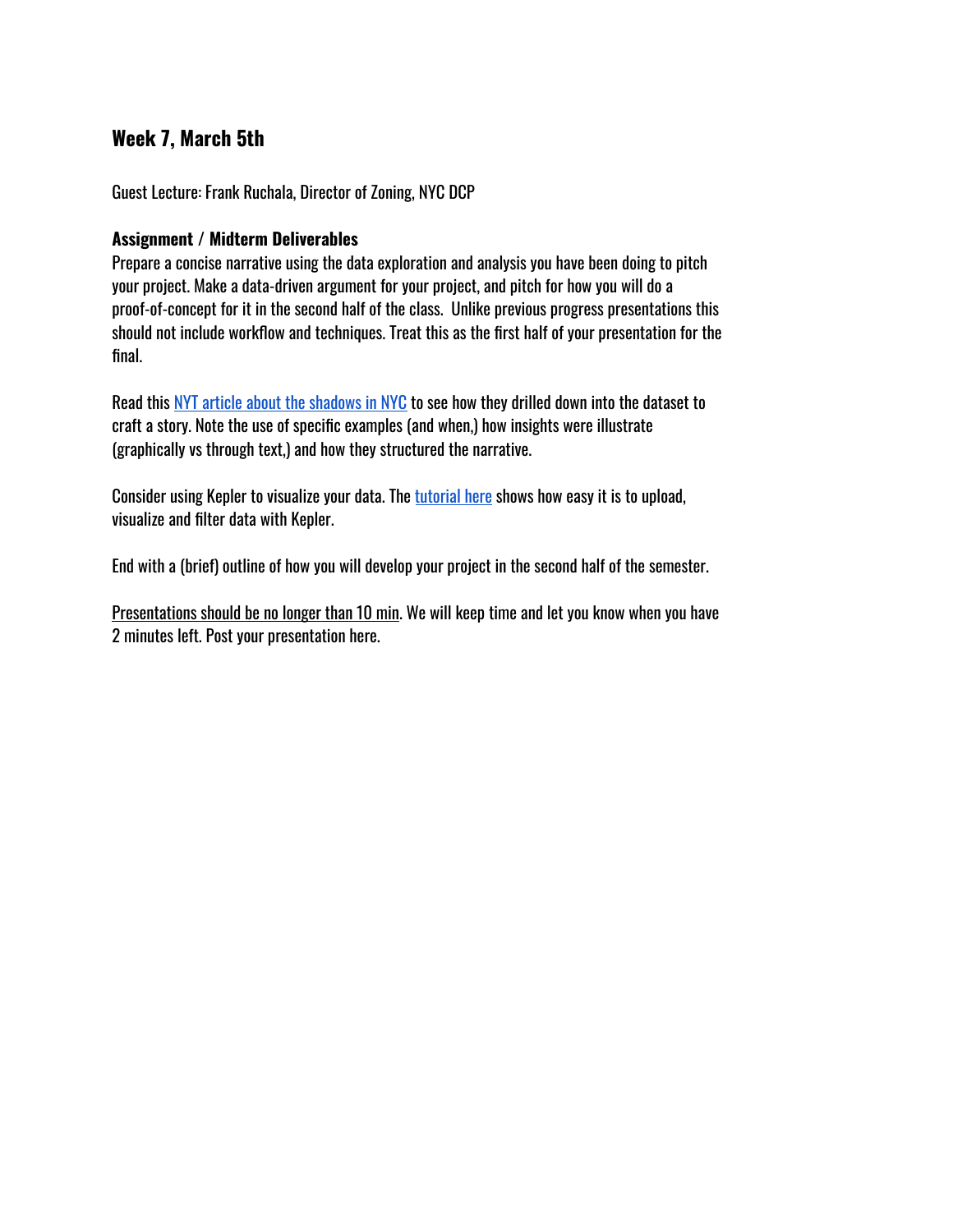#### <span id="page-24-0"></span>**Week 8, March 12th: Midterm**

Each team will have 10 minutes to present their midterm presentations which should be in the following Google slides document.

#### **Assignment:**

- Read: [Five Boroughs](https://medium.com/topos-ai/five-boroughs-for-the-21st-century-8da941f53618) for the 21st Century, Digital [Matatus](http://www.digitalmatatus.com/about.html)
- Revise your presentation based on feedback from the midterm. Treat this as the first half of your final presentation for the course. Streamline your analysis and narrative. Be concise and produce a presentation that is 5 minutes max. Because of the short length in presentation we will try to have all teams present and get feedback from the guest lecturer, Sarah Williams. Rehearse your presentation to get it to 5 minutes.
- Now that we've gotten comfortable with basic map and chart types, it's time to explore more complex data visualizations. Add one slide at the end of your presentation that attempts to synthesize the data exploration you did in the first half of the semester. Use basic charts in unconventional ways, combine different chart types, and represent different data types in the same visualization. Be experimental. Take a look at [Fortune](https://www.fulltable.com/vts/f/fortune/menub.htm) **[Magazine](https://www.fulltable.com/vts/f/fortune/menub.htm) Visual Archives and the [The Feltron](http://feltron.com/) Report for examples of dense but clear** graphics.
- Place presentations here.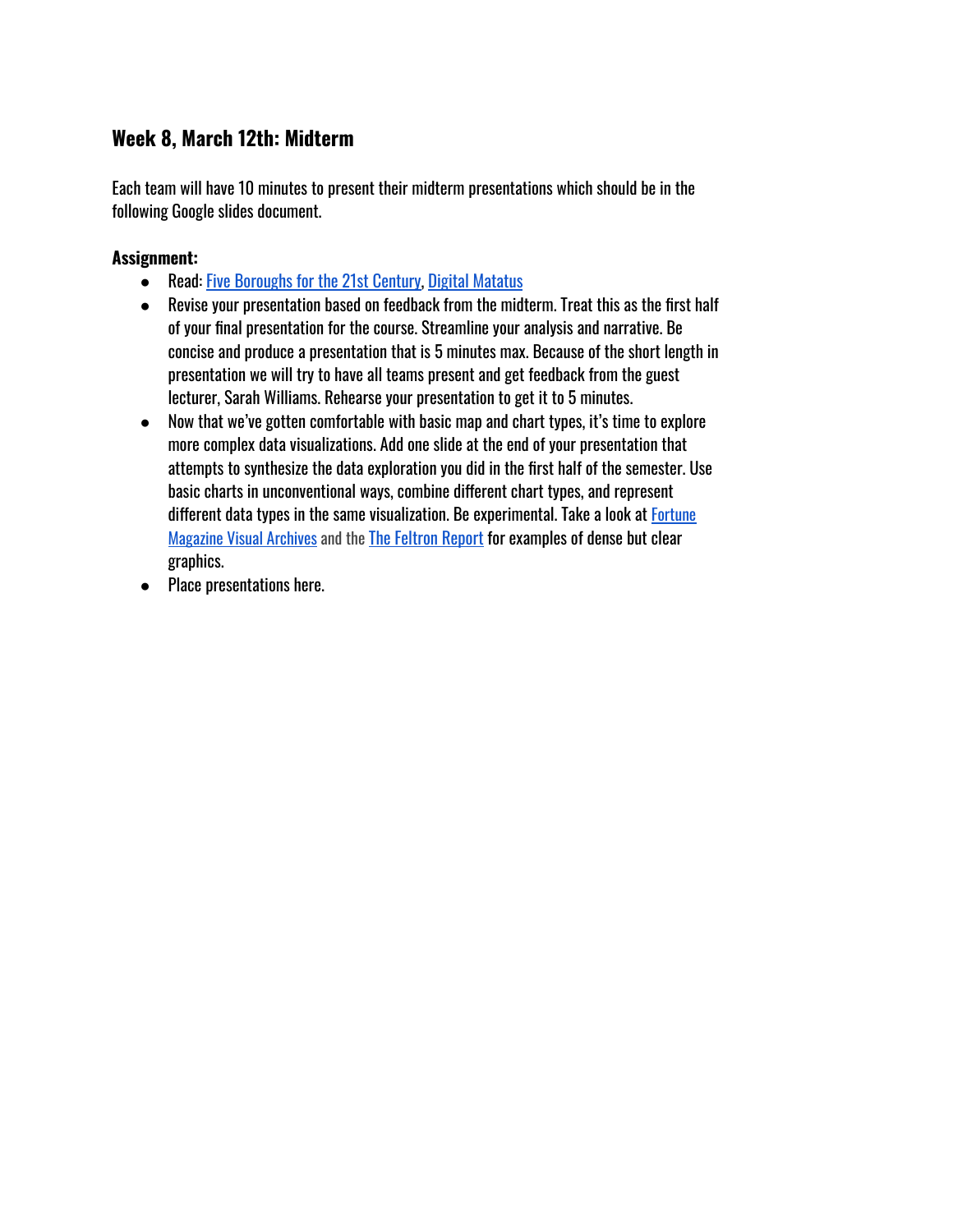# **Data Driven Proposals: Design, Planning & Policy**

In the second half of the course, the initial data merging and analysis will be used for speculative scenario testing. Projects can range for planning to design to policy, but all must propose and test changes within the framework of the initial analysis. This will include identifying sites for application, testing the impact of new development, and establishing performance based rules for new development. Students will develop real proposals for how the city might approach new development in the future from cost and value creation, to infrastructure, to zoning and land use policy, to massing and urban form.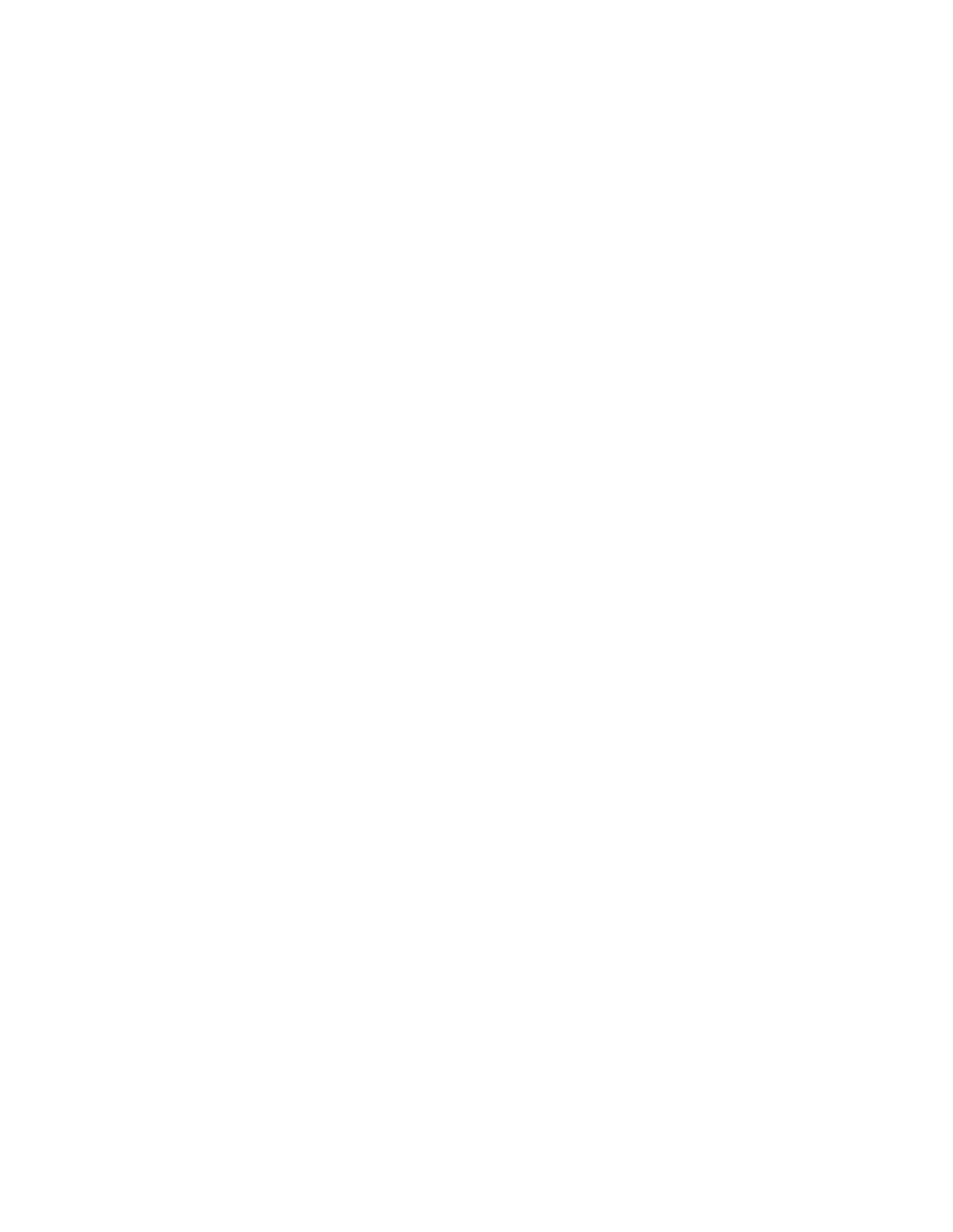# <span id="page-27-0"></span>**Week 9, March 26th**

Guest Speaker: Niantic Project Reviews

#### **Assignment:**

● Present updates to your project per in person and e-mail feedback. We will present in the following order.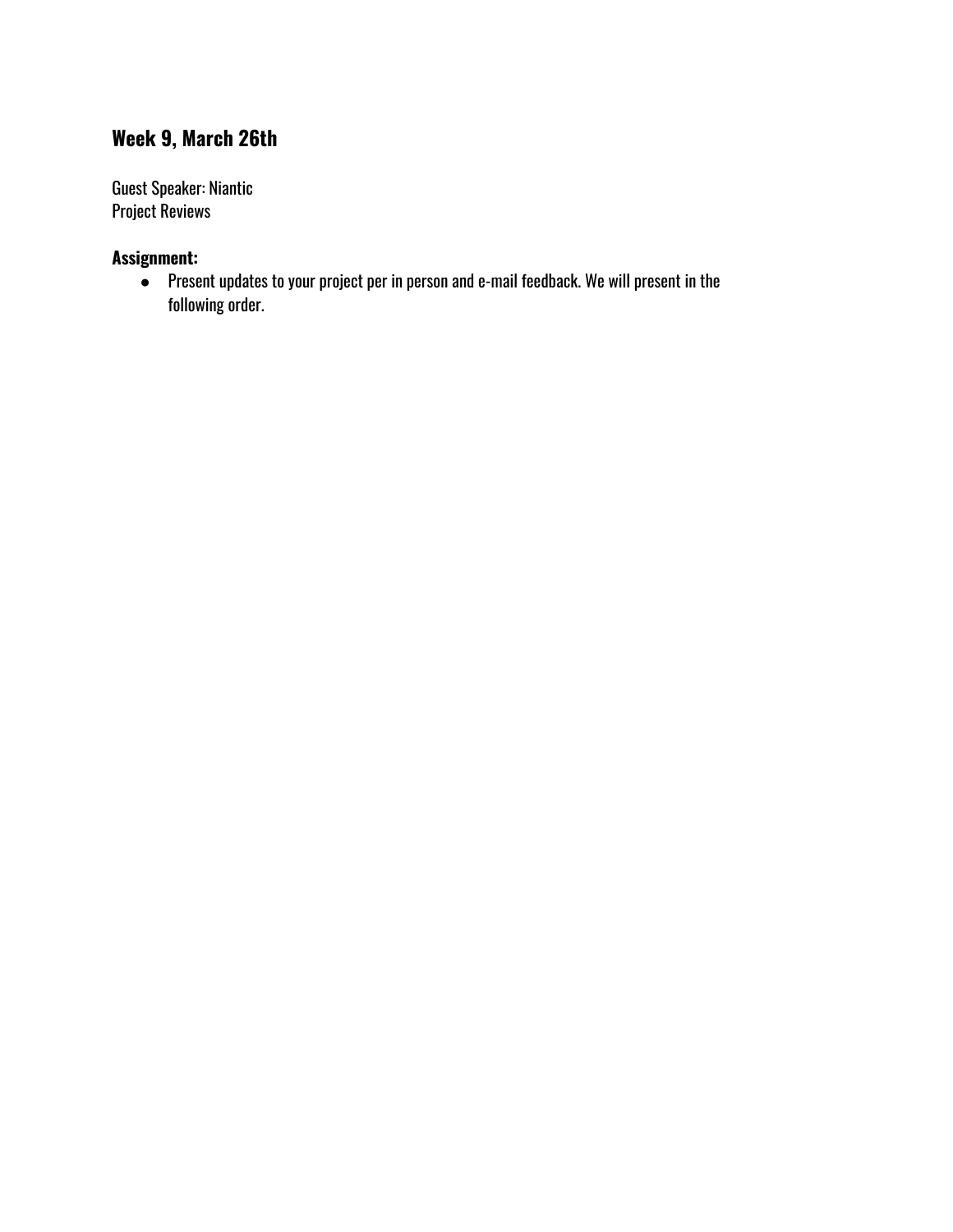# <span id="page-28-0"></span>**Week 10, April 2nd**

Guest Speaker: Dr. Carlos Cerezo, Director of Environmental Design, KPF **Lecture: Data Viz [Toolbox](https://docs.google.com/presentation/d/1l2zfGPq0JvNMdVOhdczLD1dgiu3NyY0pV5cgOJ4pay4/edit?usp=sharing), [Google](https://docs.google.com/presentation/d/1heJsLeEl5lynzocKQlUqeZZsua-bbY3x9BlJoxz-Z9s/edit?usp=sharing) Places Study**

#### **Assignment:**

- Finish creating your new spatial data set. It is critical to finish creating it this week.
- Diagram your urban speculation / intervention and the scenarios for testing them. This could take several forms, a sequential workflow diagram, a series of individual sketches, or something else. The diagram(s) need to include the following:
	- a. How are you measuring the success or failure of your project? Is it spatial: shadow casting, proximity to transit, or is it just numeric: new housing units, increases in property tax revenue?
	- b. What are the scenarios you are going to test?
	- c. Review how scenarios were established and defining in [Reprogramming](http://reprogrammingmobility.org/scenarios/) Mobility: The Digital Transformation of Transportation in the United States.
- We will present in the following order.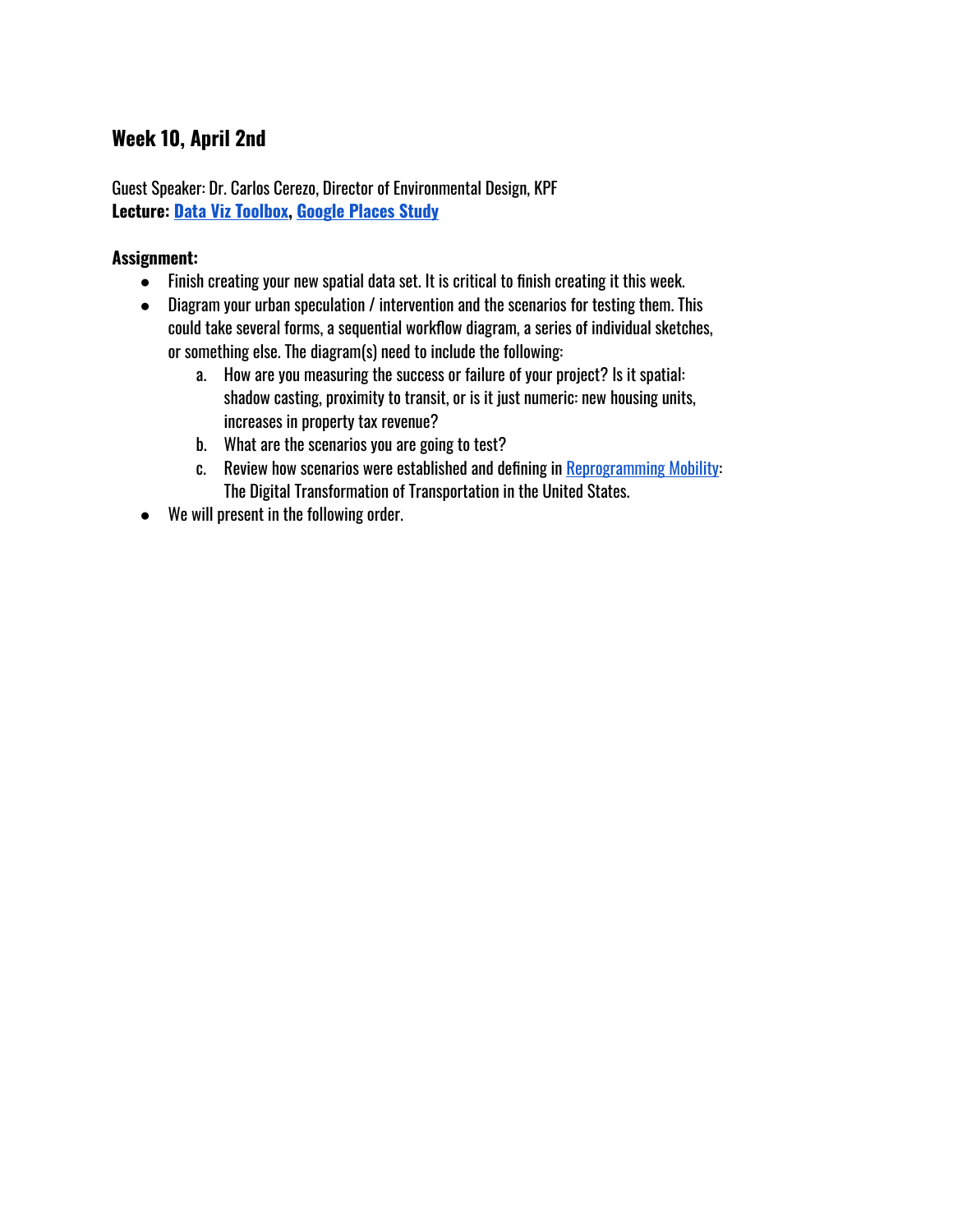# <span id="page-29-0"></span>**Week 11, April 9th**

#### Guest Speaker: TBD

#### **Assignment:**

- Implement your urban speculation / intervention. This should be both focused on qualitatively evaluating the success of failure of the scenarios and creating a compelling vision for your project.
- Have a draft of your final image that attempts to synthesize the data exploration you did in the first half of the semester. Use basic charts in unconventional ways, combine different chart types, and represent different data types in the same visualization. Be experimental. This is the image that will be in Abstract, it is the image that you will use to explain your project to potential employers. It should be ambitious and beautiful.
- Prepare a complete draft of your final presentation. Include places holders for the type of outcomes you are expecting and your evaluation criteria. At this point we've discussed the full arc of each project. Take the time to turn that into the framework for your final presentation.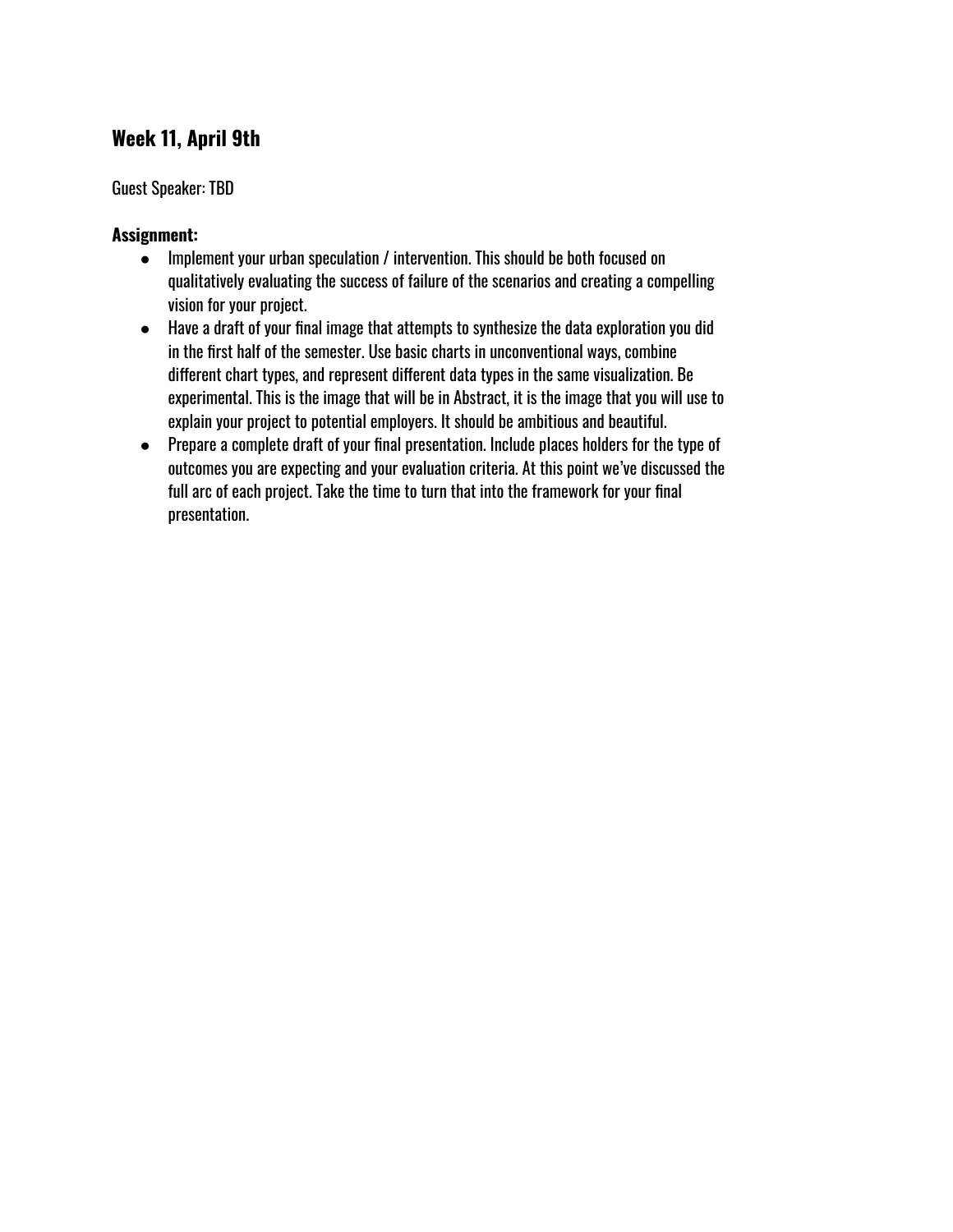# <span id="page-30-0"></span>**Week 12, April 16th**

#### **How to Design [Smart\(er\)](https://docs.google.com/presentation/d/1IkiMSVOuBB0Df7A6LEzv6q0Wj99JRhrViCY08S7s2f0/edit?usp=sharing) Cities** or Guest Speaker: TBD

● We will present in the following order.

#### **Assignment:**

● This is the week you finish your data analysis, exploration and testing and switch to visualization and crafting your narrative. Treat you project as a proof-of-concept that demonstrates the potential as a pitch for the city to take on as a real project.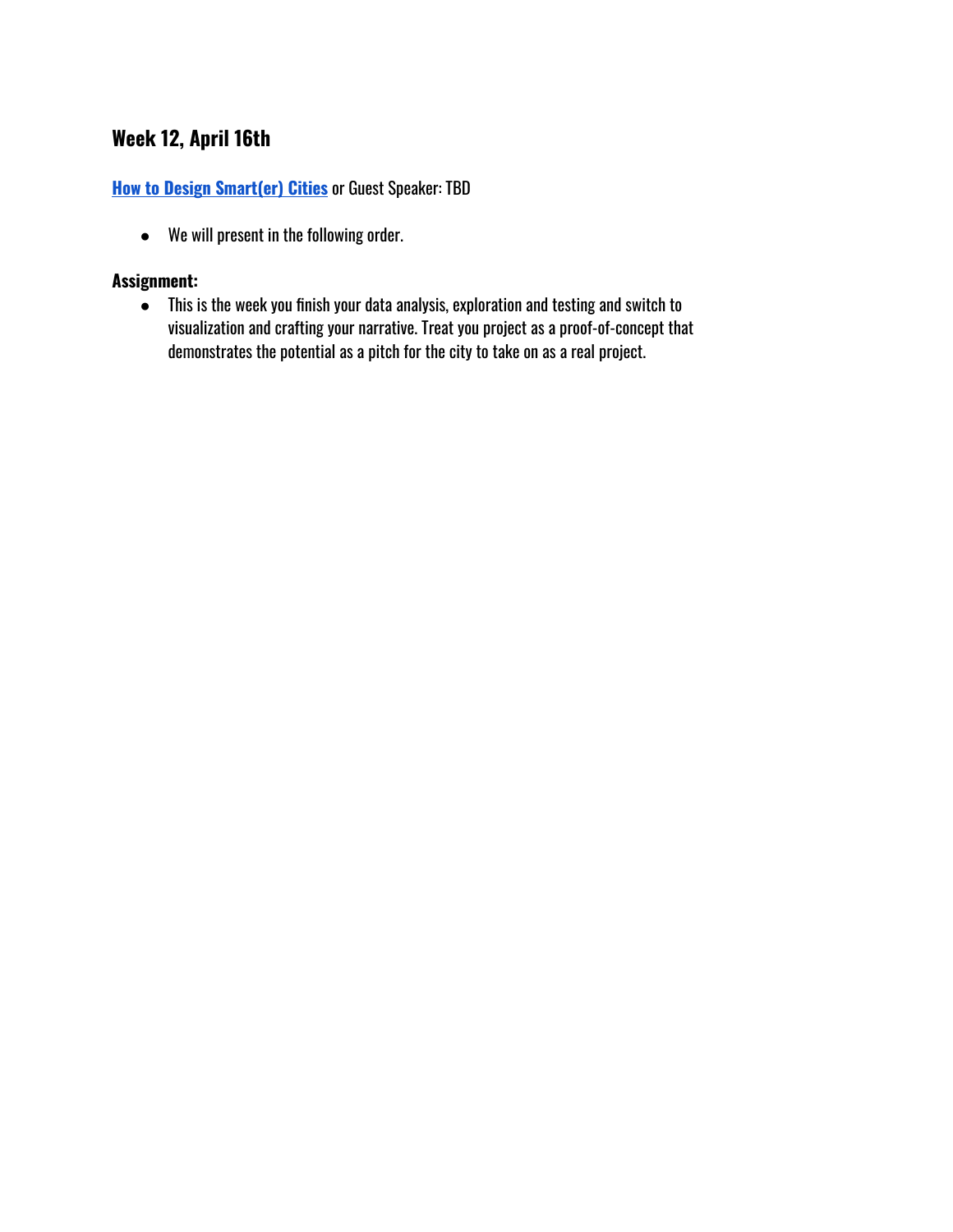# <span id="page-31-0"></span>**Week 13, April 23rd**

Guest Speaker: TBD

● We will present in the following order.

# **Assignment:**

● Finish your project!